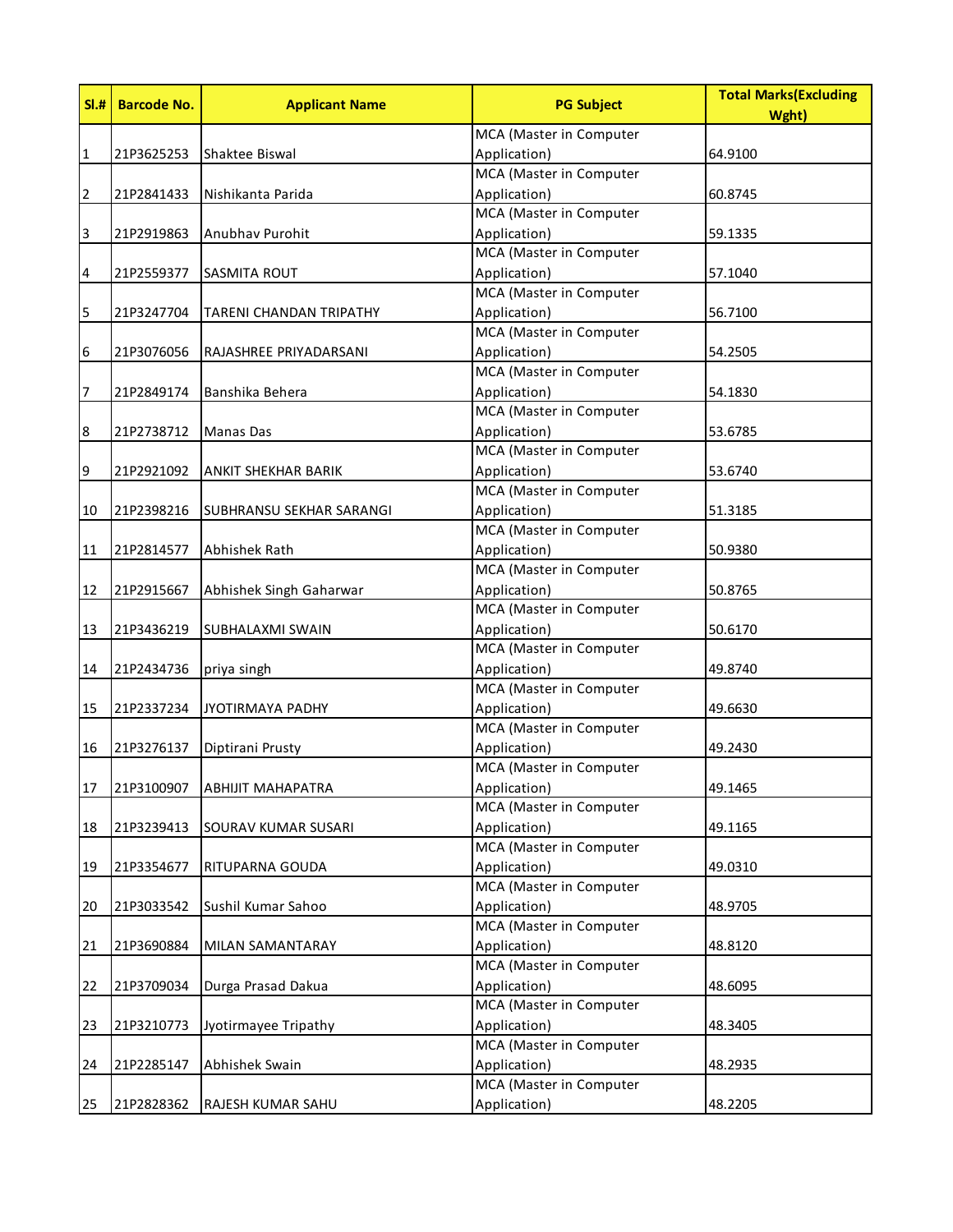|    |            |                              | MCA (Master in Computer                 |         |
|----|------------|------------------------------|-----------------------------------------|---------|
| 26 | 21P3338727 | GYANENDRANATH ADHIKARI       | Application)                            | 48.2145 |
|    |            |                              | MCA (Master in Computer                 |         |
| 27 | 21P3230094 | <b>GOURAV RANA</b>           | Application)                            | 48.0460 |
|    |            |                              | MCA (Master in Computer                 |         |
| 28 | 21P3580014 | LOPITA PRIYADARSINI BEHERA   | Application)                            | 48.0400 |
|    |            |                              | MCA (Master in Computer                 |         |
| 29 | 21P3307683 | Sudipta Jena                 | Application)                            | 47.9440 |
|    |            |                              | MCA (Master in Computer                 |         |
| 30 | 21P2938426 | <b>SUSANKET KUILA</b>        | Application)                            | 47.8880 |
|    |            |                              | MCA (Master in Computer                 |         |
| 31 | 21P2546413 | <b>TEJASHI PANDA</b>         | Application)                            | 47.8485 |
|    |            |                              | MCA (Master in Computer                 |         |
| 32 | 21P3237042 | <b>SAMBIT SENAPATI</b>       | Application)                            | 47.7870 |
|    |            |                              | MCA (Master in Computer                 |         |
| 33 | 21P2595539 | Ranjan panda                 | Application)                            | 47.7795 |
|    |            |                              | MCA (Master in Computer                 |         |
| 34 | 21P2375576 | <b>SUBHASHREE SATAPATHY</b>  | Application)                            | 47.5225 |
|    |            |                              | MCA (Master in Computer                 |         |
| 35 | 21P3629159 | MANISHARANI MOHAPATRA        | Application)                            | 47.3910 |
|    |            |                              | MCA (Master in Computer                 |         |
| 36 | 21P2865193 | Preetam Pritivas Satapathy   | Application)                            | 47.3785 |
|    |            |                              | MCA (Master in Computer                 |         |
| 37 | 21P3479609 | ASHIRBAD NANDA               | Application)                            | 47.3545 |
|    |            |                              | MCA (Master in Computer                 |         |
| 38 | 21P3135054 | Krishna Tripathy             | Application)                            | 47.3430 |
|    |            |                              | MCA (Master in Computer                 |         |
| 39 | 21P3710527 | SASHANKA SEKHAR MAJHI        | Application)                            | 47.0875 |
|    |            |                              | MCA (Master in Computer                 |         |
| 40 | 21P2871533 | <b>BIKASH KUMAR SAHU</b>     | Application)                            | 47.0795 |
|    |            |                              | MCA (Master in Computer                 |         |
| 41 | 21P2646422 | jeeban swarup jagdev         | Application)                            | 47.0750 |
|    |            |                              | MCA (Master in Computer                 |         |
| 42 | 21P3529734 | <b>SHIDDHI SHARMA</b>        | Application)                            | 47.0370 |
|    |            |                              | MCA (Master in Computer                 |         |
| 43 | 21P3140319 | JAYASHREE PANDA              | Application)                            | 46.9980 |
|    |            |                              | MCA (Master in Computer                 |         |
| 44 | 21P2674556 | <b>ABHILASH DAS</b>          | Application)<br>MCA (Master in Computer | 46.9625 |
|    |            |                              | Application)                            | 46.9290 |
| 45 | 21P2320653 | <b>GOURA GOPAL JENA</b>      | MCA (Master in Computer                 |         |
| 46 | 21P2339036 | <b>RASESWARI SAHU</b>        | Application)                            | 46.9050 |
|    |            |                              | MCA (Master in Computer                 |         |
| 47 | 21P3308026 | <b>CLINTON AUTHER FRASER</b> | Application)                            | 46.8670 |
|    |            |                              | MCA (Master in Computer                 |         |
| 48 | 21P3609413 | <b>ABHISHEK MISHRA</b>       | Application)                            | 46.8475 |
|    |            |                              | MCA (Master in Computer                 |         |
| 49 | 21P3765452 | <b>ABHISEK NAYAK</b>         | Application)                            | 46.7750 |
|    |            |                              | MCA (Master in Computer                 |         |
| 50 | 21P3750143 | <b>MONALISA ROUT</b>         | Application)                            | 46.7675 |
|    |            |                              | MCA (Master in Computer                 |         |
| 51 | 21P3132123 | PRANAB KISHORE SINGH         | Application)                            | 46.7220 |
|    |            |                              |                                         |         |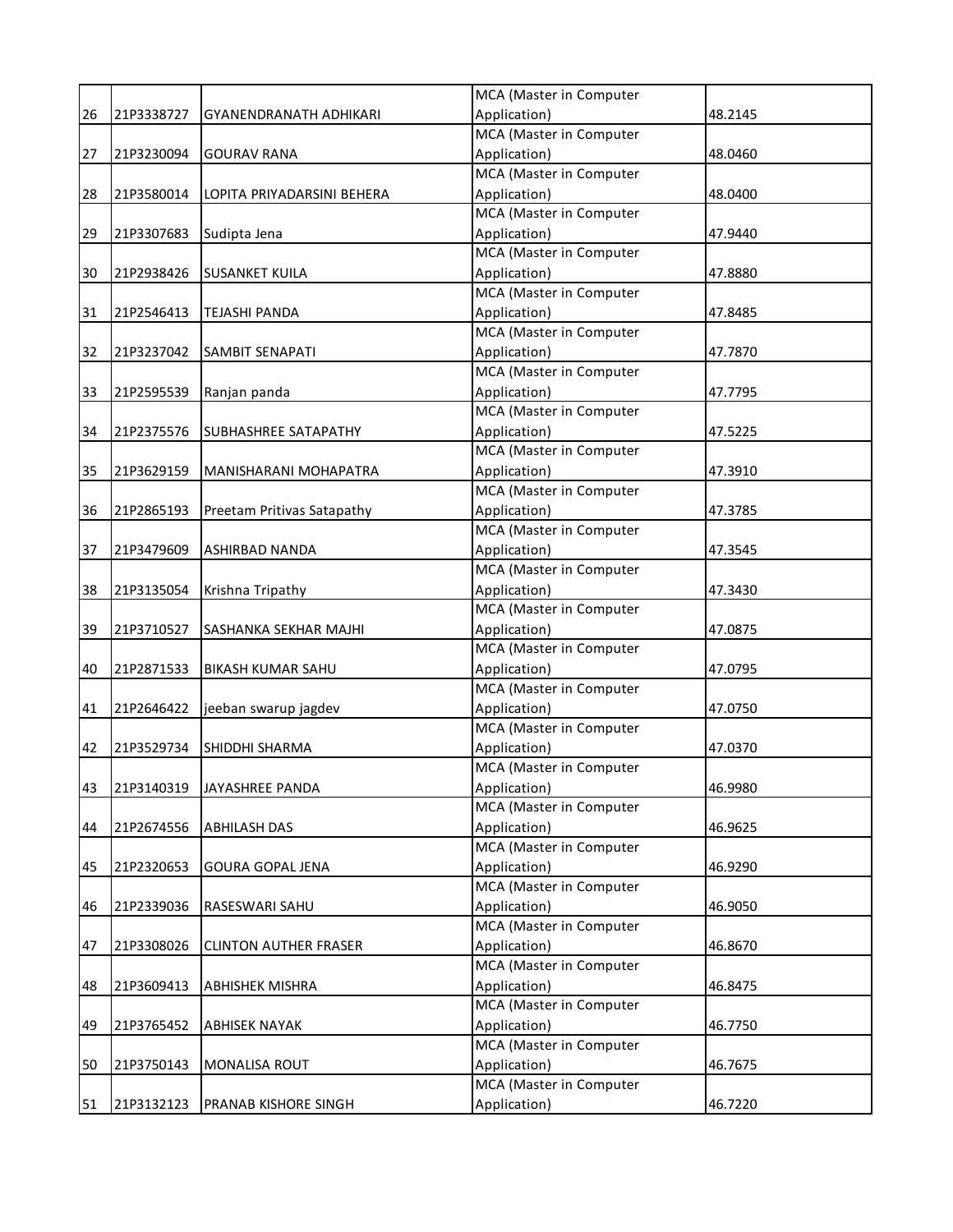|    |            |                                    | MCA (Master in Computer |         |
|----|------------|------------------------------------|-------------------------|---------|
| 52 | 21P3320514 | Nishant Kumar Mohapatra            | Application)            | 46.6415 |
|    |            |                                    | MCA (Master in Computer |         |
| 53 | 21P2493852 | <b>ALIVA PATTANAIK</b>             | Application)            | 46.5210 |
|    |            |                                    | MCA (Master in Computer |         |
| 54 | 21P3576582 | ANJAN KUMAR MOHANTA                | Application)            | 46.4895 |
|    |            |                                    | MCA (Master in Computer |         |
| 55 | 21P3364769 | <b>SUNANDA SAHOO</b>               | Application)            | 46.4120 |
|    |            |                                    | MCA (Master in Computer |         |
| 56 | 21P2931774 | V. BHUBANESWARI                    | Application)            | 46.3545 |
|    |            |                                    | MCA (Master in Computer |         |
| 57 | 21P3308999 | SURYAKANTA BAIDYA                  | Application)            | 46.3385 |
|    |            |                                    | MCA (Master in Computer |         |
| 58 | 21P3586243 | CHANDAN KUMAR NAYAK                | Application)            | 46.2685 |
|    |            |                                    | MCA (Master in Computer |         |
| 59 | 21P2872612 | <b>SONALIN SWAIN</b>               | Application)            | 46.2305 |
|    |            |                                    | MCA (Master in Computer |         |
| 60 | 21P3627424 | <b>NARESH KUMAR SAHOO</b>          | Application)            | 46.1845 |
|    |            |                                    | MCA (Master in Computer |         |
| 61 | 21P2570243 | Rudradev pattanaik                 | Application)            | 46.0215 |
|    |            |                                    | MCA (Master in Computer |         |
| 62 | 21P2464753 | <b>TIRTHA SAHU</b>                 | Application)            | 46.0000 |
|    |            |                                    | MCA (Master in Computer |         |
| 63 | 21P3434924 | <b>SURAJ KUMAR</b>                 | Application)            | 45.9225 |
|    |            |                                    | MCA (Master in Computer |         |
| 64 | 21P3113042 | Sandeep Balli                      | Application)            | 45.8355 |
|    |            |                                    | MCA (Master in Computer |         |
| 65 | 21P2859897 | <b>BARSHA DASH</b>                 | Application)            | 45.7880 |
|    |            |                                    | MCA (Master in Computer |         |
| 66 | 21P2546039 | <b>AITI SAROJ PATRO</b>            | Application)            | 45.6985 |
|    |            |                                    | MCA (Master in Computer |         |
| 67 | 21P3482286 | <b>BISWAPATI CHANDAN MOHAPATRA</b> | Application)            | 45.6060 |
|    |            |                                    | MCA (Master in Computer |         |
| 68 | 21P2727576 | AMRIT KUMAR SAHOO                  | Application)            | 45.5775 |
|    |            |                                    | MCA (Master in Computer |         |
| 69 | 21P3573879 | Saishree parija                    | Application)            | 45.3135 |
|    |            |                                    | MCA (Master in Computer |         |
| 70 | 21P3056236 | SANTOSH KUMAR PANIGRAHI            | Application)            | 45.3130 |
|    |            |                                    | MCA (Master in Computer |         |
| 71 | 21P2895814 | AMLAN SARTHAK SINGH                | Application)            | 45.2970 |
|    |            |                                    | MCA (Master in Computer |         |
| 72 | 21P2918119 | <b>RAJASHREE BARICK</b>            | Application)            | 45.2625 |
|    |            |                                    | MCA (Master in Computer |         |
| 73 | 21P2888122 | <b>DEEPTENDU SEKHAR SAHOO</b>      | Application)            | 45.2205 |
|    |            |                                    | MCA (Master in Computer |         |
| 74 | 21P3628797 | Ananya Priyadarshini Nath Sharma   | Application)            | 45.1670 |
|    |            |                                    | MCA (Master in Computer |         |
| 75 | 21P3379162 | ADITYA NARAYAN PATI                | Application)            | 45.1570 |
|    |            |                                    | MCA (Master in Computer |         |
| 76 | 21P3607466 | RAJ KISHORE RANASINGH              | Application)            | 45.1115 |
|    |            |                                    | MCA (Master in Computer |         |
| 77 | 21P3501794 | <b>DIBYARANJAN SAHOO</b>           | Application)            | 45.0350 |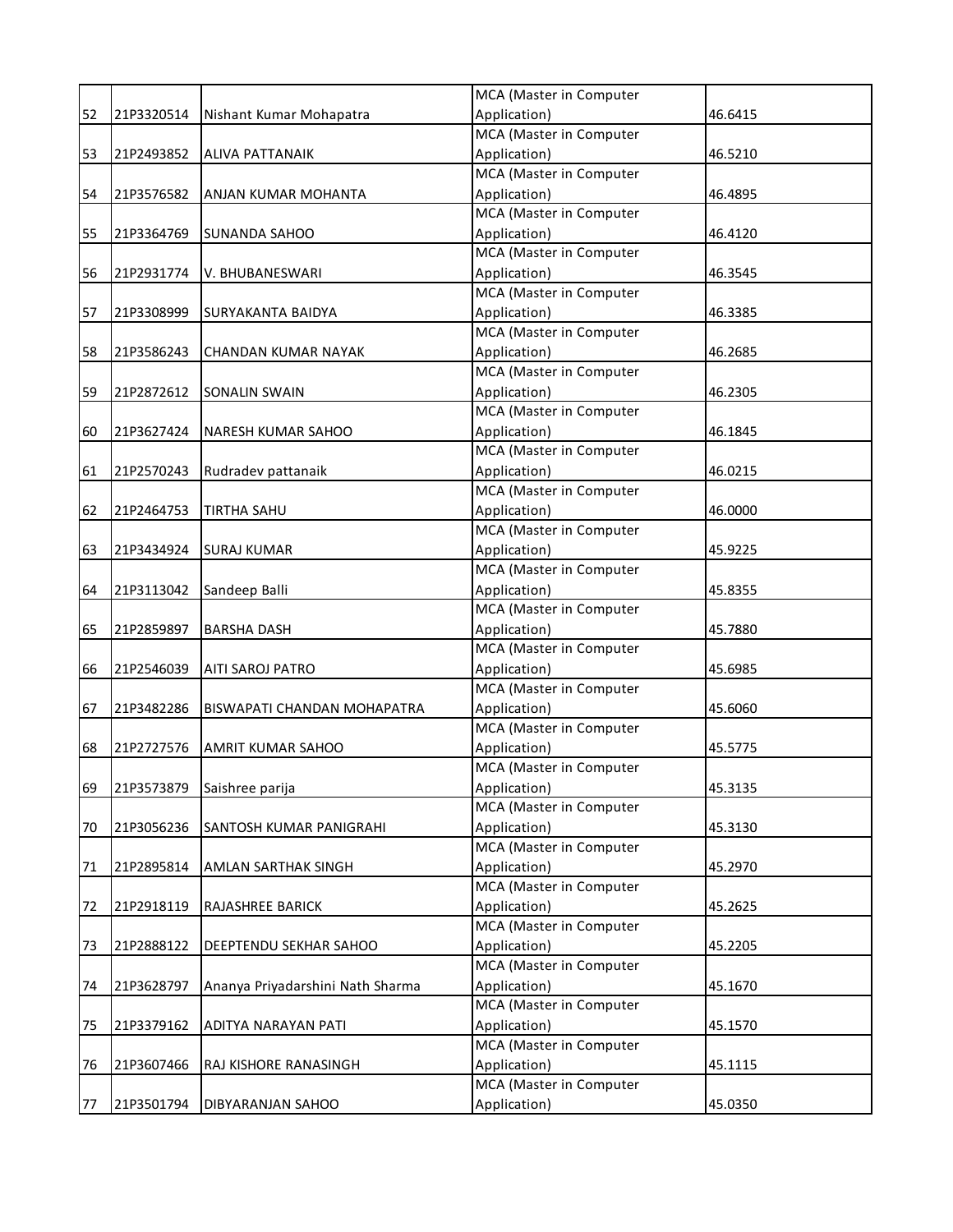|    |                |                                | MCA (Master in Computer                 |         |
|----|----------------|--------------------------------|-----------------------------------------|---------|
| 78 | 21P3210366     | NIHARIKA PRIYADARSHINI SAHOO   | Application)                            | 44.9965 |
|    |                |                                | MCA (Master in Computer                 |         |
| 79 | 21P3632656     | <b>HARIPRIYA DEHURY</b>        | Application)                            | 44.9765 |
|    |                |                                | MCA (Master in Computer                 |         |
| 80 | 21P3604864     | <b>RASESWARI ROUT</b>          | Application)                            | 44.9695 |
|    |                |                                | MCA (Master in Computer                 |         |
| 81 | 21P3712462     | <b>BISWAJIT JENA</b>           | Application)                            | 44.9685 |
|    |                |                                | MCA (Master in Computer                 |         |
| 82 | 21P3219552     | AVILASHAGHOSAL                 | Application)                            | 44.8940 |
|    |                |                                | MCA (Master in Computer                 |         |
| 83 | 21P2306299     | Asish Kumar Senapati           | Application)                            | 44.8630 |
|    |                |                                | MCA (Master in Computer                 |         |
| 84 | 21P2984024     | RAKESH MISHRA                  | Application)                            | 44.8615 |
|    |                |                                | MCA (Master in Computer                 |         |
| 85 | 21P3363414     | <b>ARPITA DASH</b>             | Application)                            | 44.8550 |
|    |                |                                | MCA (Master in Computer                 |         |
| 86 | 21P2349726     | <b>CHANDAN PRADHAN</b>         | Application)                            | 44.8420 |
|    |                |                                | MCA (Master in Computer                 |         |
| 87 | 21P3340019     | Lopamudra Sahoo                | Application)                            | 44.8400 |
|    |                |                                | MCA (Master in Computer                 |         |
| 88 | 21P3590297     | KAMALAKANTA PATRA              | Application)                            | 44.8315 |
|    |                |                                | MCA (Master in Computer                 |         |
| 89 | 21P3377016     | <b>GEETANJALI SAHU</b>         | Application)                            | 44.7715 |
|    |                |                                | MCA (Master in Computer                 |         |
| 90 | 21P2671813     | SHRADHANJALI SAMANTARAY        | Application)                            | 44.7395 |
|    |                |                                | MCA (Master in Computer                 |         |
| 91 | 21P2915809     | DIBYA SMRUTI MISHRA            | Application)                            | 44.6860 |
|    |                |                                | MCA (Master in Computer                 |         |
| 92 | 21P3149034     | RITUPARNA DALAI                | Application)                            | 44.6685 |
|    |                |                                | MCA (Master in Computer                 |         |
| 93 | 21P3725723     | SUBHASHREE PRIYADARSHINI SWAIN | Application)                            | 44.6670 |
|    |                |                                | MCA (Master in Computer                 |         |
| 94 | 21P3074432     | SOMYASHREE PARIDA              | Application)                            | 44.6340 |
|    |                |                                | MCA (Master in Computer                 |         |
| 95 | 21P2657473     | <b>SUVENDU KUMAR DASH</b>      | Application)                            | 44.6340 |
|    |                |                                | MCA (Master in Computer                 |         |
| 96 | 21P2681072     | SRIKANTA NANDA                 | Application)                            | 44.5555 |
|    |                |                                | MCA (Master in Computer                 |         |
| 97 | 21P3136032     | Priyanka Nayak                 | Application)                            | 44.5460 |
|    |                |                                | MCA (Master in Computer                 |         |
| 98 | 21P3438452     | Priyanka jena                  | Application)                            | 44.5320 |
|    |                |                                | MCA (Master in Computer                 |         |
| 99 | 21P2348099     | Padhi Abhipsa Akshay Kumar     | Application)                            | 44.4910 |
|    |                |                                | MCA (Master in Computer                 |         |
|    | 100 21P2992702 | SRADDHA SUMAN MISHRA           | Application)<br>MCA (Master in Computer | 44.4650 |
|    |                |                                |                                         | 44.4205 |
|    | 101 21P3544746 | Deepanshu Ranjan Palai         | Application)<br>MCA (Master in Computer |         |
|    | 102 21P3035686 | M MADHURI                      | Application)                            | 44.4145 |
|    |                |                                | MCA (Master in Computer                 |         |
|    | 103 21P3571789 |                                |                                         |         |
|    |                | <b>NIGAR PARVEEN</b>           | Application)                            | 44.4135 |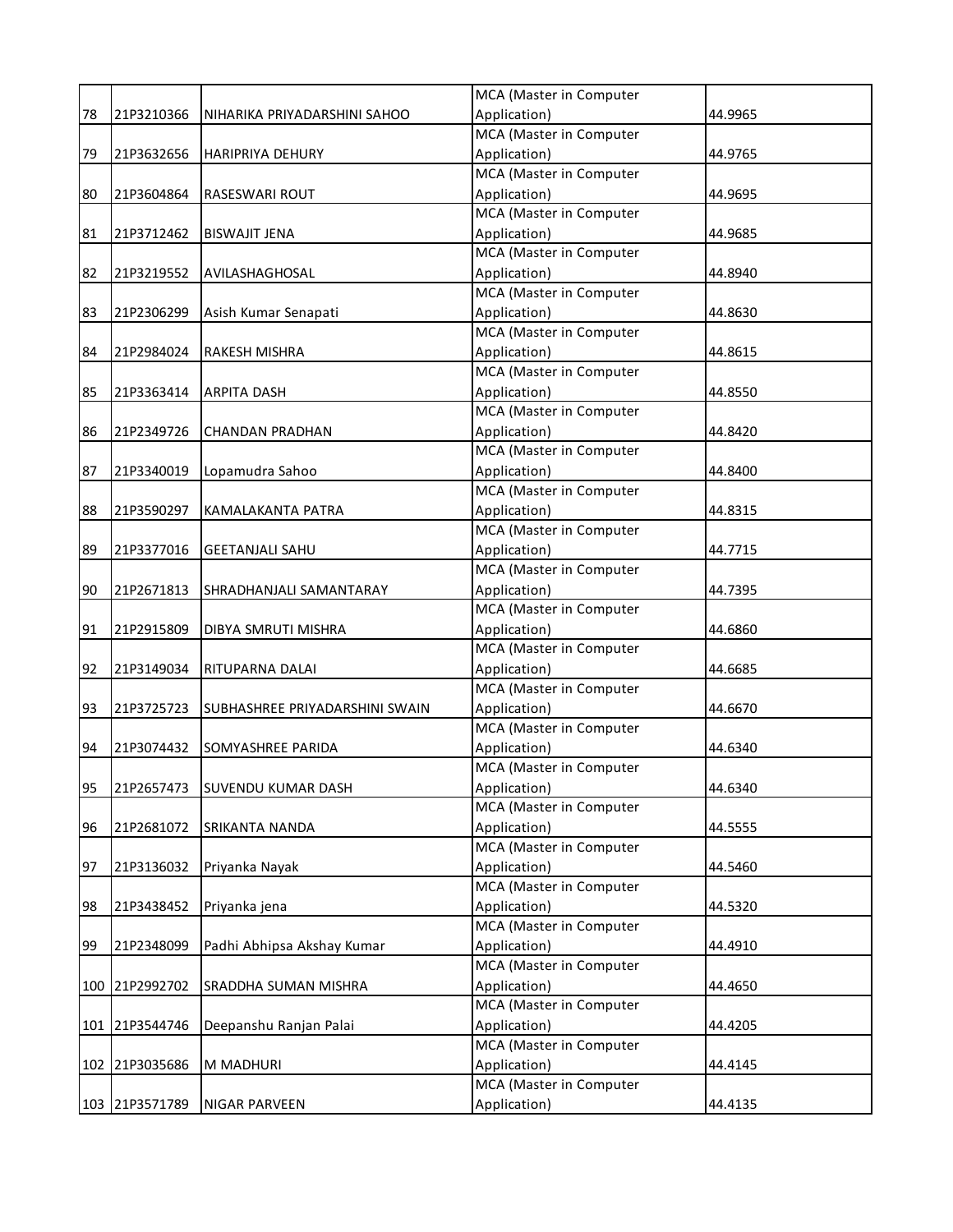|                |                              | MCA (Master in Computer |         |
|----------------|------------------------------|-------------------------|---------|
| 104 21P2970007 | <b>NAMITA DAS</b>            | Application)            | 44.3825 |
|                |                              | MCA (Master in Computer |         |
| 105 21P3688372 | SHREYA BEHERA                | Application)            | 44.3555 |
|                |                              | MCA (Master in Computer |         |
| 106 21P2712654 | SATYAJYOTI MISHRA            | Application)            | 44.3515 |
|                |                              | MCA (Master in Computer |         |
| 107 21P2284063 | SIDDHARTHA SUPRASAD MOHANTY  | Application)            | 44.3080 |
|                |                              | MCA (Master in Computer |         |
| 108 21P3583839 | <b>BHABANI SHANKAR SINGH</b> | Application)            | 44.2880 |
|                |                              | MCA (Master in Computer |         |
| 109 21P2650492 | RATIKANTA SAHOO              | Application)            | 44.2590 |
|                |                              | MCA (Master in Computer |         |
| 110 21P2385294 | BARSHAPRIYADARSHINI BHUYAN   | Application)            | 44.2530 |
|                |                              | MCA (Master in Computer |         |
| 111 21P2923732 | <b>ANSHUMAN DAS</b>          | Application)            | 44.1590 |
|                |                              | MCA (Master in Computer |         |
| 112 21P2458564 | AKASH KRUSHNA BARIK          | Application)            | 44.1445 |
|                |                              | MCA (Master in Computer |         |
| 113 21P3577594 | SMRUTI RANJAN PANDA          | Application)            | 44.1295 |
|                |                              | MCA (Master in Computer |         |
| 114 21P3309797 | Abhilash kumar karti         | Application)            | 43.8735 |
|                |                              | MCA (Master in Computer |         |
| 115 21P2294862 | LAILARANI KHUNTIA            | Application)            | 43.8535 |
|                |                              | MCA (Master in Computer |         |
| 116 21P2387274 | MIR ABUBAKAR                 | Application)            | 43.8005 |
|                |                              | MCA (Master in Computer |         |
| 117 21P2530887 | <b>SMITA DASH</b>            | Application)            | 43.7705 |
|                |                              | MCA (Master in Computer |         |
| 118 21P3575482 | <b>SUNIL SOVAN DAS</b>       | Application)            | 43.6920 |
|                |                              | MCA (Master in Computer |         |
| 119 21P2950986 | <b>GOPINATH MOHANTY</b>      | Application)            | 43.6380 |
|                |                              | MCA (Master in Computer |         |
| 120 21P3305956 | <b>SUBHAM BARIK</b>          | Application)            | 43.5900 |
|                |                              | MCA (Master in Computer |         |
| 121 21P2543867 | Srujanika Sahoo              | Application)            | 43.5840 |
|                |                              | MCA (Master in Computer |         |
| 122 21P3440783 | PRIYANKA SAHOO               | Application)            | 43.5650 |
|                |                              | MCA (Master in Computer |         |
| 123 21P2471826 | JYOTIRANJAN SAHOO            | Application)            | 43.5485 |
|                |                              | MCA (Master in Computer |         |
| 124 21P2377767 | ANNAPURNNA PRADHAN           | Application)            | 43.5385 |
|                |                              | MCA (Master in Computer |         |
| 125 21P2284314 | Archana Mohanty              | Application)            | 43.4470 |
|                |                              | MCA (Master in Computer |         |
| 126 21P2513397 | SUNITA SRICHANDAN            | Application)            | 43.4300 |
|                |                              | MCA (Master in Computer |         |
| 127 21P3053946 | SUSHREE SANGITA BARIK        | Application)            | 43.4075 |
|                |                              | MCA (Master in Computer |         |
| 128 21P3161517 | Priyanka P P Das             | Application)            | 43.4060 |
|                |                              | MCA (Master in Computer |         |
| 129 21P3434966 | <b>ABHISEK MALLA</b>         | Application)            | 43.3015 |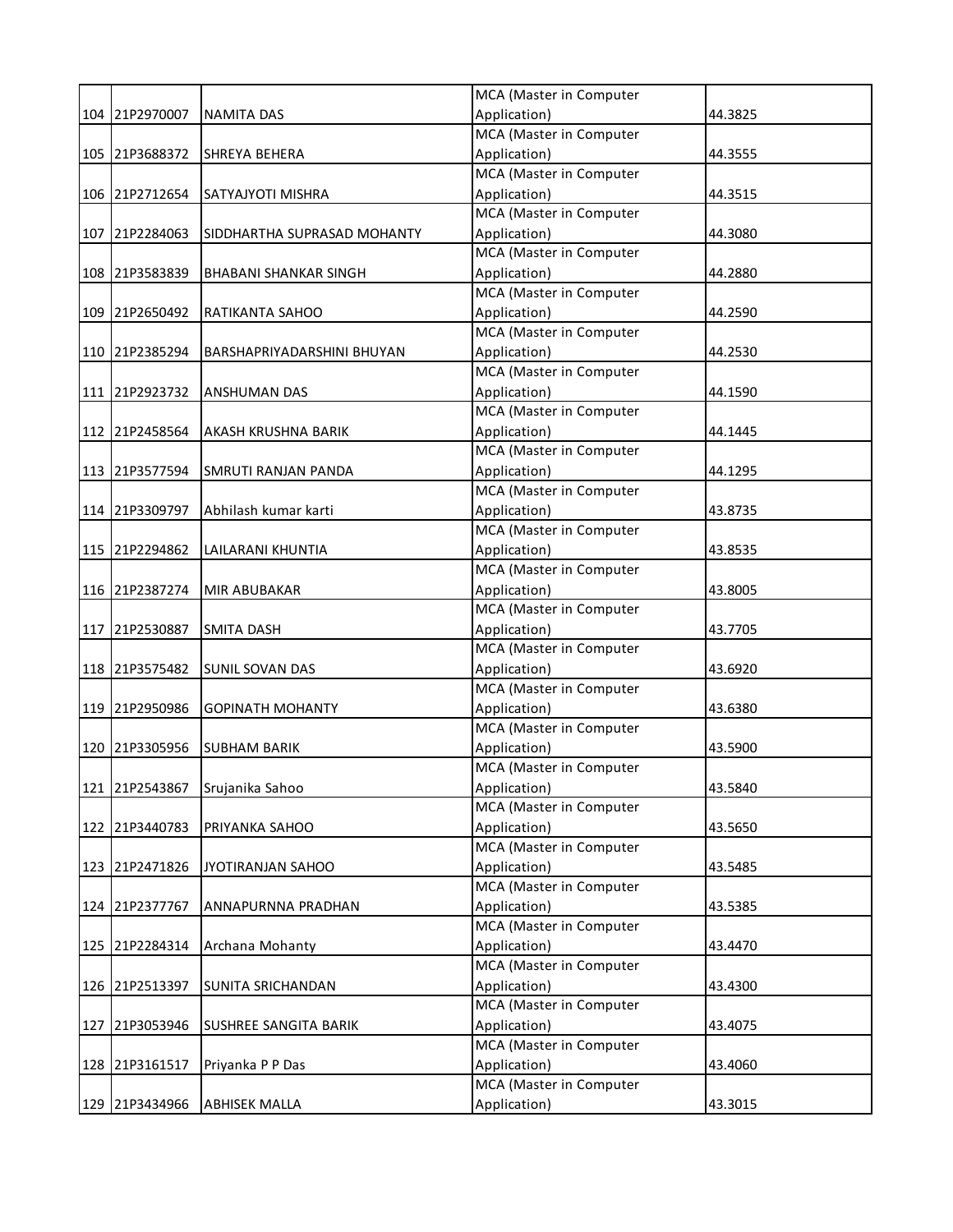|                |                            | MCA (Master in Computer |         |
|----------------|----------------------------|-------------------------|---------|
| 130 21P2732533 | <b>AKASH KUMAR SAHOO</b>   | Application)            | 43.2895 |
|                |                            | MCA (Master in Computer |         |
| 131 21P3384503 | NAMRATA PODHIARY           | Application)            | 43.2835 |
|                |                            | MCA (Master in Computer |         |
| 132 21P3238187 | Asutosh sahoo              | Application)            | 43.2545 |
|                |                            | MCA (Master in Computer |         |
| 133 21P2831219 | APARNA MISHRA              | Application)            | 43.2460 |
|                |                            | MCA (Master in Computer |         |
| 134 21P2418219 | <b>SALMA SAHOO</b>         | Application)            | 43.1545 |
|                |                            | MCA (Master in Computer |         |
| 135 21P2702662 | JITENDRA BISWAL            | Application)            | 43.0730 |
|                |                            | MCA (Master in Computer |         |
| 136 21P2489574 | <b>HRUSIKESH BARIKA</b>    | Application)            | 43.0505 |
|                |                            | MCA (Master in Computer |         |
| 137 21P3410174 | <b>SUBHASMITA MANDANGI</b> | Application)            | 43.0335 |
|                |                            | MCA (Master in Computer |         |
| 138 21P3567262 | SULAGNA PRIYADARSINI SAHOO | Application)            | 42.9940 |
|                |                            | MCA (Master in Computer |         |
| 139 21P2846823 | AISHWARYA PANIGRAHI        | Application)            | 42.9590 |
|                |                            | MCA (Master in Computer |         |
| 140 21P2896559 | SAUMYA RANJAN SAMAL        | Application)            | 42.9490 |
|                |                            | MCA (Master in Computer |         |
| 141 21P3651869 | <b>GOURI SANKAR MANDOI</b> | Application)            | 42.8925 |
|                |                            | MCA (Master in Computer |         |
| 142 21P3495644 | SUBHASMITA PRADHAN         | Application)            | 42.8920 |
|                |                            | MCA (Master in Computer |         |
| 143 21P2737954 | <b>SUNIL KUMAR MAHANTA</b> | Application)            | 42.8445 |
|                |                            | MCA (Master in Computer |         |
| 144 21P3709403 | <b>SAHIN JENA</b>          | Application)            | 42.8015 |
|                |                            | MCA (Master in Computer |         |
| 145 21P3191123 | <b>SAROJ KUMAR PATI</b>    | Application)            | 42.8000 |
|                |                            | MCA (Master in Computer |         |
| 146 21P3154204 | <b>ARPITA MOHAPATRA</b>    | Application)            | 42.7805 |
|                |                            | MCA (Master in Computer |         |
| 147 21P2920674 | LOPAMUDRA MOHANTY          | Application)            | 42.7250 |
|                |                            | MCA (Master in Computer |         |
| 148 21P2901399 | HIMANSHU KUMAR MOHAPATRA   | Application)            | 42.6425 |
|                |                            | MCA (Master in Computer |         |
| 149 21P2679004 | SOUMYARANJAN MOHARANA      | Application)            | 42.6280 |
|                |                            | MCA (Master in Computer |         |
| 150 21P3608859 | LUCKY JENA                 | Application)            | 42.6175 |
|                |                            | MCA (Master in Computer |         |
| 151 21P3754232 | ANSHUMAN TARANIA           | Application)            | 42.6130 |
|                |                            | MCA (Master in Computer |         |
| 152 21P3363424 | <b>BARSHA PRADHAN</b>      | Application)            | 42.5430 |
|                |                            | MCA (Master in Computer |         |
| 153 21P2471192 | ALISHA PATTANAIK           | Application)            | 42.5250 |
|                |                            | MCA (Master in Computer |         |
| 154 21P2305277 | ARIJIT PANIGRAHI           | Application)            | 42.4935 |
|                |                            | MCA (Master in Computer |         |
| 155 21P3022754 | SULOCHANA MAHANTA          | Application)            | 42.4875 |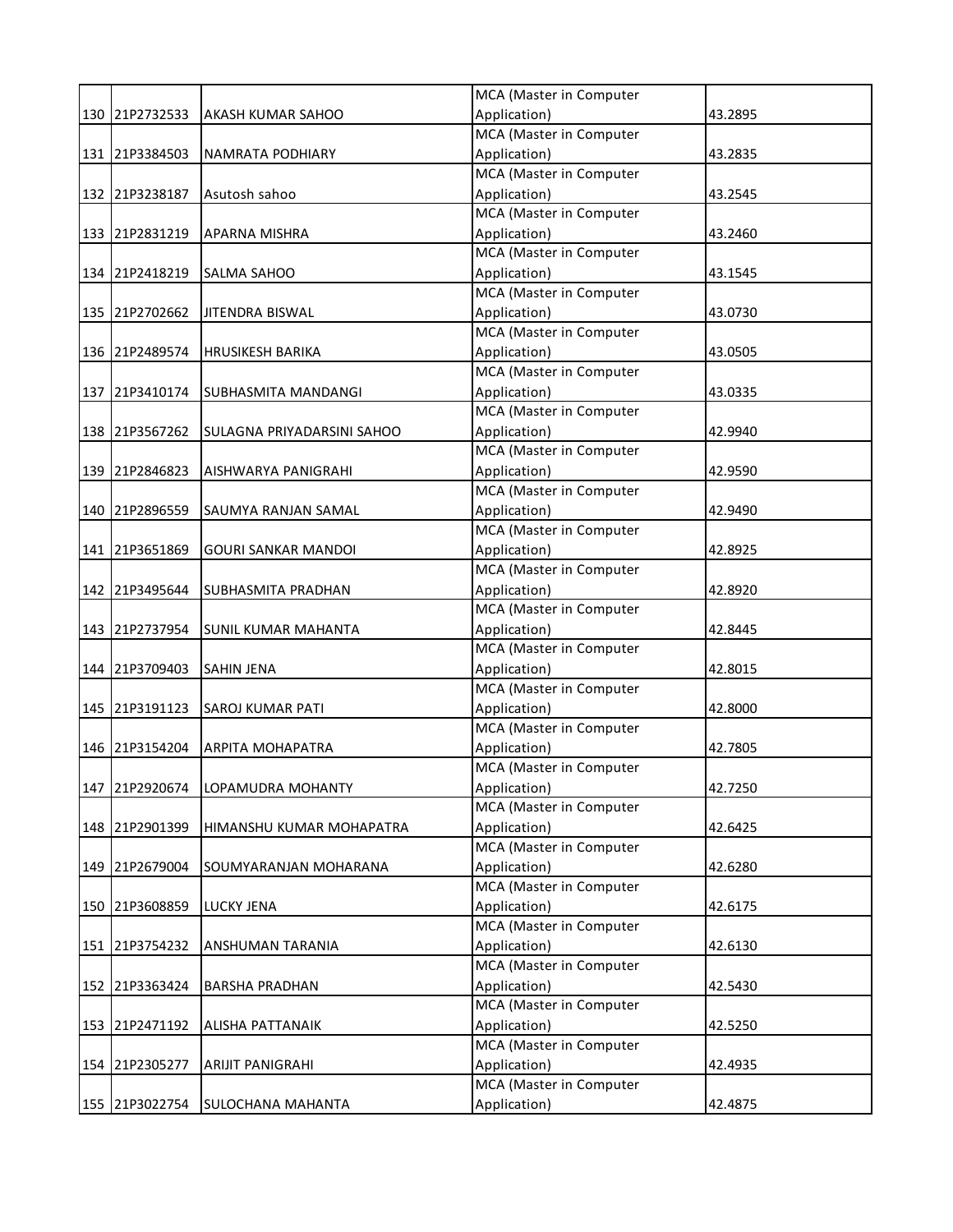|     |                |                            | MCA (Master in Computer                 |         |
|-----|----------------|----------------------------|-----------------------------------------|---------|
|     | 156 21P2382803 | <b>PRITAM SWAIN</b>        | Application)                            | 42.4695 |
|     |                |                            | <b>MCA</b> (Master in Computer          |         |
|     | 157 21P3229717 | RUDRA PRASANNA RAY         | Application)                            | 42.4375 |
|     |                |                            | MCA (Master in Computer                 |         |
|     | 158 21P2578124 | <b>ABHIRAM DALAI</b>       | Application)                            | 42.4315 |
|     |                |                            | MCA (Master in Computer                 |         |
|     | 159 21P3288026 | PHALGUNI RAJGURU RAYASINGH | Application)                            | 42.4255 |
|     |                |                            | MCA (Master in Computer                 |         |
|     | 160 21P2639213 | ANISH KUMAR RAM            | Application)                            | 42.4085 |
|     |                |                            | MCA (Master in Computer                 |         |
|     | 161 21P3639769 | PAYAL DASH                 | Application)                            | 42.4040 |
|     |                |                            | MCA (Master in Computer                 |         |
|     | 162 21P2701224 | SAMBITSWORUP ROUT          | Application)                            | 42.4030 |
|     |                |                            | MCA (Master in Computer                 |         |
|     | 163 21P3126352 | PABITRA KUMAR NAYAK        | Application)                            | 42.3965 |
|     |                |                            | MCA (Master in Computer                 |         |
|     | 164 21P3224303 | ANUSHREE MOHANTY           | Application)                            | 42.3330 |
|     |                |                            | MCA (Master in Computer                 |         |
|     | 165 21P2436784 | Priyaranjan Sahoo          | Application)                            | 42.2605 |
|     |                |                            | MCA (Master in Computer                 |         |
|     | 166 21P2926243 | <b>DEBAHUTI DAS</b>        | Application)                            | 42.2505 |
|     |                |                            | MCA (Master in Computer                 |         |
|     | 167 21P3257336 | SHUVENDU MOHARANA          | Application)                            | 42.2375 |
|     |                |                            | MCA (Master in Computer                 |         |
|     | 168 21P3226417 | P SUBHA SHANKAR PATRA      | Application)                            | 42.2195 |
|     |                |                            | MCA (Master in Computer                 |         |
|     | 169 21P2310749 | ANUP KUMAR SAHOO           | Application)                            | 42.1925 |
|     |                |                            | MCA (Master in Computer                 |         |
|     | 170 21P2308954 | <b>DEBASISH PADHY</b>      | Application)                            | 42.0145 |
|     |                |                            | MCA (Master in Computer                 |         |
|     | 171 21P3407644 | RUDRA NARAYAN SAHANI       | Application)                            | 42.0035 |
|     |                |                            | MCA (Master in Computer                 |         |
|     | 172 21P2883044 | NANDANANDANA PRIYADARSHAN  | Application)                            | 41.9790 |
|     |                |                            | MCA (Master in Computer                 |         |
|     | 173 21P3023294 | Dinesh Kumar Meher         | Application)                            | 41.9210 |
|     |                |                            | MCA (Master in Computer                 |         |
|     | 174 21P2495923 | RAJALAXMI SAHOO            | Application)                            | 41.8590 |
|     |                |                            | MCA (Master in Computer                 |         |
|     | 175 21P3604434 | RITESH KUMAR ROUT          | Application)                            | 41.8485 |
|     |                |                            | MCA (Master in Computer                 |         |
|     | 176 21P2751453 | AJAY KUMAR SAHU            | Application)                            | 41.7955 |
|     |                |                            | MCA (Master in Computer                 |         |
|     | 177 21P2686953 | ABHILASH BAG               | Application)                            | 41.7135 |
|     |                |                            | MCA (Master in Computer                 |         |
|     | 178 21P3209449 | <b>BIGHNESWAR PATRA</b>    | Application)                            | 41.6890 |
|     |                |                            | MCA (Master in Computer                 |         |
| 179 | 21P2800554     | SHIBASUNDAR PANIGRAHI      | Application)                            | 41.5545 |
|     |                |                            | MCA (Master in Computer<br>Application) |         |
|     | 180 21P3745209 | <b>SUPRIYA PANIGRAHI</b>   | MCA (Master in Computer                 | 41.5400 |
|     |                |                            |                                         |         |
|     | 181 21P3365049 | SUBHALAXMI NAYAK           | Application)                            | 41.5250 |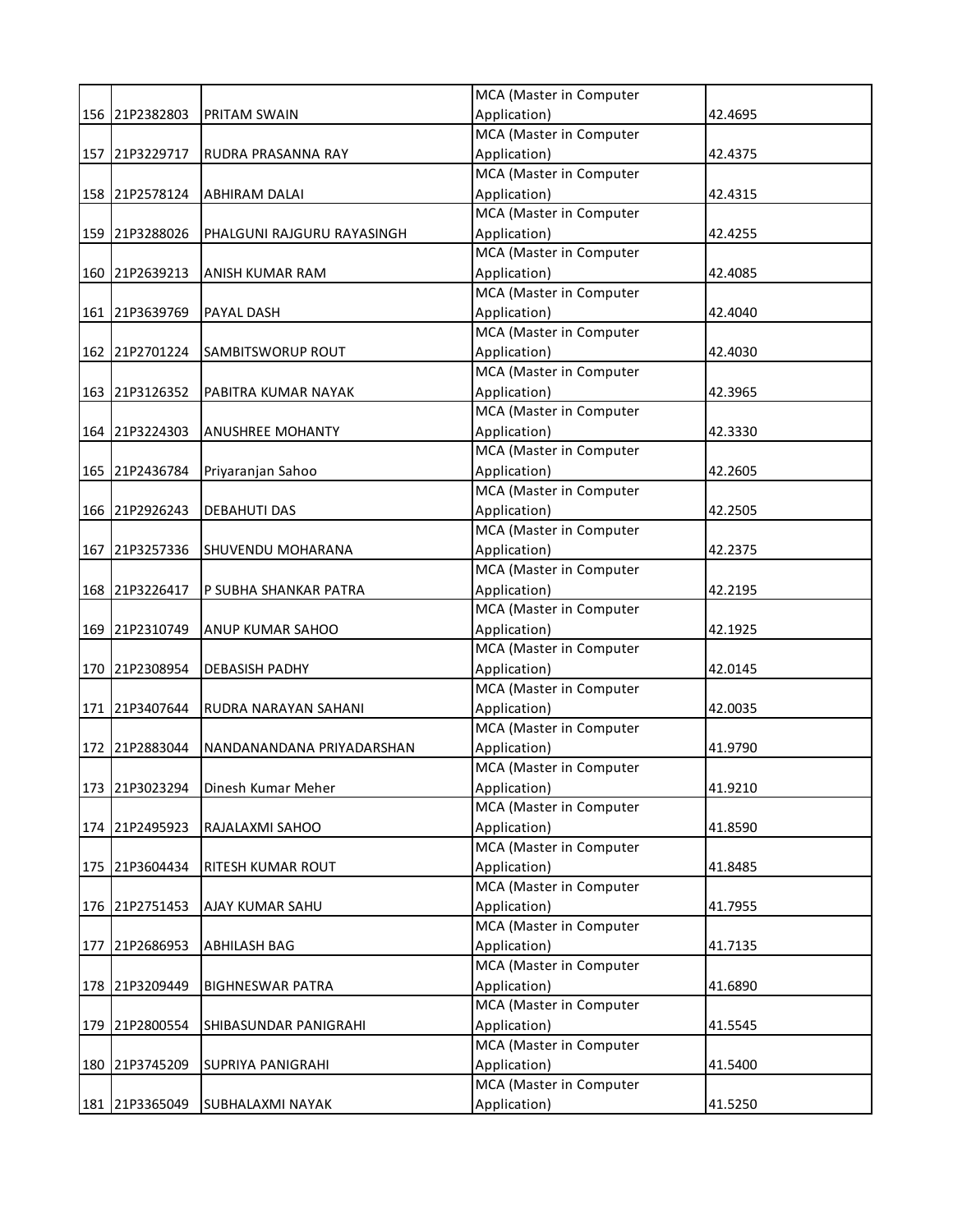|     |                |                             | MCA (Master in Computer |         |
|-----|----------------|-----------------------------|-------------------------|---------|
|     | 182 21P2803844 | <b>AHSAN SALEEM</b>         | Application)            | 41.5220 |
|     |                |                             | MCA (Master in Computer |         |
|     | 183 21P3755222 | <b>BRAHMANANDA KAR</b>      | Application)            | 41.4985 |
|     |                |                             | MCA (Master in Computer |         |
|     | 184 21P3050262 | <b>MALAYA CHANDRA SETHI</b> | Application)            | 41.4335 |
|     |                |                             | MCA (Master in Computer |         |
|     | 185 21P2539907 | DAMAYANTI MISHRA            | Application)            | 41.4245 |
|     |                |                             | MCA (Master in Computer |         |
|     | 186 21P3017527 | NIBEDITA MOHANTY            | Application)            | 41.3955 |
|     |                |                             | MCA (Master in Computer |         |
|     | 187 21P2596372 | JASHOBANTA MAHANTA          | Application)            | 41.2800 |
|     |                |                             | MCA (Master in Computer |         |
|     | 188 21P2987199 | <b>BRUSTI MOHARANA</b>      | Application)            | 41.2550 |
|     |                |                             | MCA (Master in Computer |         |
|     | 189 21P2720076 | <b>SALONI CHOUDHURY</b>     | Application)            | 41.2490 |
|     |                |                             | MCA (Master in Computer |         |
|     | 190 21P2638282 | SAMBIT SANGAM MAHAKUD       | Application)            | 41.2395 |
|     |                |                             | MCA (Master in Computer |         |
|     | 191 21P3396512 | RITESH KUMAR PRADHAN        | Application)            | 41.2295 |
|     |                |                             | MCA (Master in Computer |         |
|     | 192 21P2440722 | <b>SONIA BHOI</b>           | Application)            | 41.2280 |
|     |                |                             | MCA (Master in Computer |         |
|     | 193 21P3136802 | M NIKHIL KUMAR              | Application)            | 41.2055 |
|     |                |                             | MCA (Master in Computer |         |
|     | 194 21P3097836 | DEEPAK KUMAR BISWAL         | Application)            | 41.1985 |
|     |                |                             | MCA (Master in Computer |         |
|     | 195 21P2802964 | <b>SUMIT KUMAR DUTTA</b>    | Application)            | 41.1885 |
|     |                |                             | MCA (Master in Computer |         |
|     | 196 21P2954693 | ANEEPSA PRIYADARSHINI       | Application)            | 41.1545 |
|     |                |                             | MCA (Master in Computer |         |
|     | 197 21P3117002 | <b>ASHUTOSH SAHOO</b>       | Application)            | 41.1160 |
|     |                |                             | MCA (Master in Computer |         |
|     | 198 21P2979553 | SUBHALAXMI DASH             | Application)            | 41.0910 |
|     |                |                             | MCA (Master in Computer |         |
|     | 199 21P2368087 | <b>SUBASIS MALLICK</b>      | Application)            | 41.0585 |
|     |                |                             | MCA (Master in Computer |         |
|     | 200 21P3722142 | AMIT KUMAR GUPTA            | Application)            | 41.0220 |
|     |                |                             | MCA (Master in Computer |         |
|     | 201 21P3136362 | SUSHREE ANIMITA ROUTRAY     | Application)            | 41.0100 |
|     |                |                             | MCA (Master in Computer |         |
|     | 202 21P3570253 | <b>ARPITA DANI</b>          | Application)            | 41.0095 |
|     |                |                             | MCA (Master in Computer |         |
|     | 203 21P2451769 | SUKANTA KUMAR BEHERA        | Application)            | 41.0075 |
|     |                |                             | MCA (Master in Computer |         |
|     | 204 21P2544873 | NITISH KUMAR NANDI          | Application)            | 41.0035 |
|     |                |                             | MCA (Master in Computer |         |
| 205 | 21P3128439     | DEEPAK KUMAR PARIDA         | Application)            | 40.9985 |
|     |                |                             | MCA (Master in Computer |         |
|     | 206 21P2503156 | BIKASH KUMAR PRADHAN        | Application)            | 40.9605 |
|     |                |                             | MCA (Master in Computer |         |
| 207 | 21P3161297     | SUSHREE SAUBHAGINI DASH     | Application)            | 40.9430 |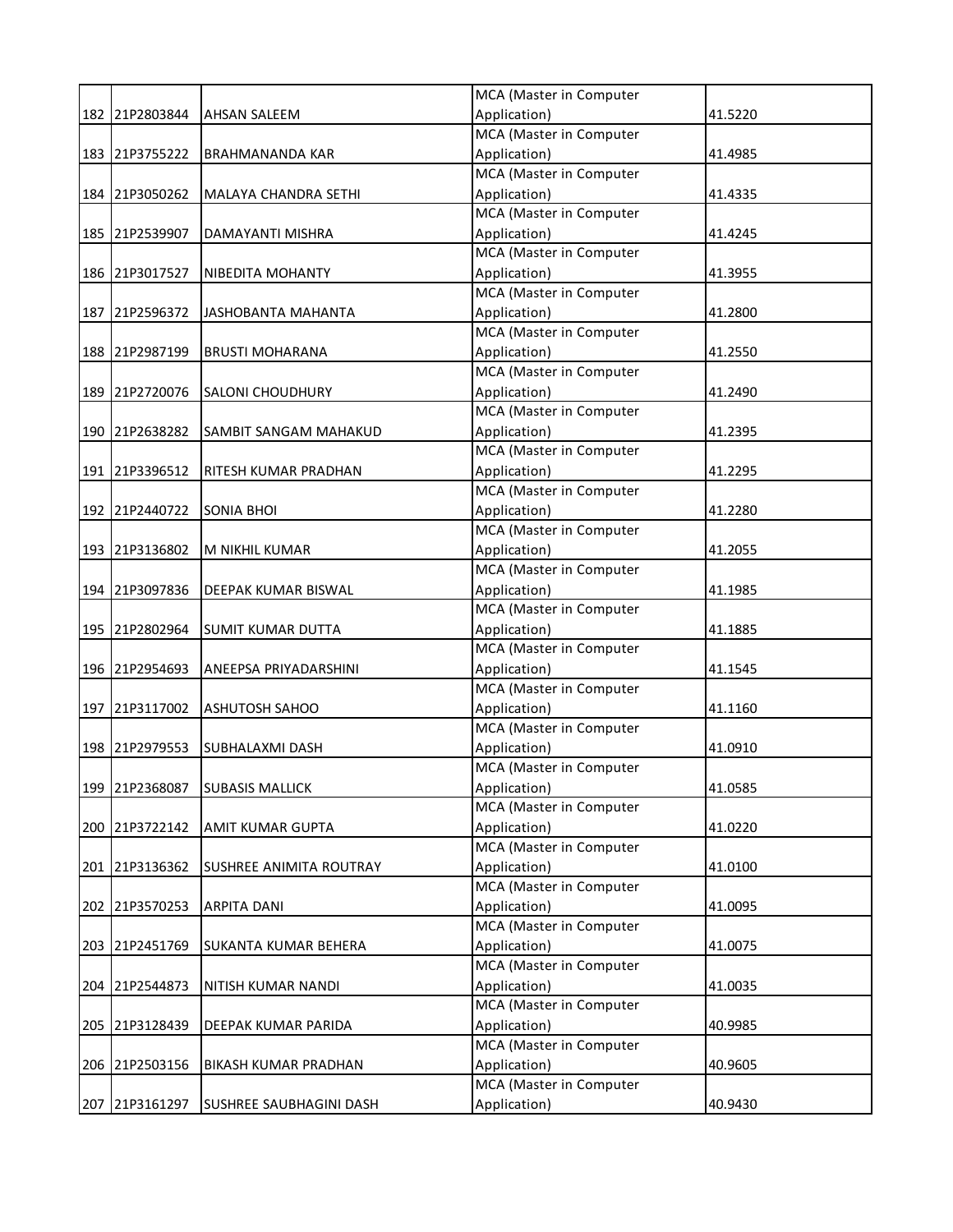|                |                             | MCA (Master in Computer |         |
|----------------|-----------------------------|-------------------------|---------|
| 208 21P2894963 | PRATIVA PATRA               | Application)            | 40.9375 |
|                |                             | MCA (Master in Computer |         |
| 209 21P3411563 | <b>BAISHNABI DAS</b>        | Application)            | 40.9305 |
|                |                             | MCA (Master in Computer |         |
| 210 21P2999082 | PRIYA RANJAN NAYAK          | Application)            | 40.9305 |
|                |                             | MCA (Master in Computer |         |
| 211 21P3519429 | <b>RINKY SAHU</b>           | Application)            | 40.9245 |
|                |                             | MCA (Master in Computer |         |
| 212 21P3015044 | <b>SOUMYA RANJAN SWAIN</b>  | Application)            | 40.9235 |
|                |                             | MCA (Master in Computer |         |
| 213 21P3264619 | Rajesh moharana             | Application)            | 40.9040 |
|                |                             | MCA (Master in Computer |         |
| 214 21P2571376 | JYOTI RANJAN PAIKARAY       | Application)            | 40.8875 |
|                |                             | MCA (Master in Computer |         |
| 215 21P3570156 | <b>SWAPNESWAR BABOO</b>     | Application)            | 40.8830 |
|                |                             | MCA (Master in Computer |         |
| 216 21P3558014 | <b>SHANKAR PATTANAIK</b>    | Application)            | 40.8460 |
|                |                             | MCA (Master in Computer |         |
| 217 21P3600122 | <b>GOUTAM PRASAD BARIK</b>  | Application)            | 40.8200 |
|                |                             | MCA (Master in Computer |         |
| 218 21P3158646 | NIHAR RANJAN DIXIT          | Application)            | 40.7205 |
|                |                             | MCA (Master in Computer |         |
| 219 21P2363389 | SHITI SUMAN RAY             | Application)            | 40.7075 |
|                |                             | MCA (Master in Computer |         |
| 220 21P2459473 | <b>SUMAN KUMAR SAHOO</b>    | Application)            | 40.6415 |
|                |                             | MCA (Master in Computer |         |
| 221 21P2351123 | <b>SUBHADRA DAS</b>         | Application)            | 40.6305 |
|                |                             | MCA (Master in Computer |         |
| 222 21P2994986 | <b>SHAKTI CHANDAN SAHOO</b> | Application)            | 40.5790 |
|                |                             | MCA (Master in Computer |         |
| 223 21P2429797 | PRIYAMBADA JENA             | Application)            | 40.5745 |
|                |                             | MCA (Master in Computer |         |
| 224 21P3112886 | <b>ANANDITA ROUT</b>        | Application)            | 40.5700 |
|                |                             | MCA (Master in Computer |         |
| 225 21P3661043 | PRIYAMBADA POLAI            | Application)            | 40.5630 |
|                |                             | MCA (Master in Computer |         |
| 226 21P2993924 | AMAN KUMAR THAKUR           | Application)            | 40.5365 |
|                |                             | MCA (Master in Computer |         |
| 227 21P3613209 | BISWANATH MAHARANA          | Application)            | 40.5335 |
|                |                             | MCA (Master in Computer |         |
| 228 21P2856324 | Nikhil singh                | Application)            | 40.5135 |
|                |                             | MCA (Master in Computer |         |
| 229 21P3715686 | SANDHYARANI BISOYI          | Application)            | 40.4455 |
|                |                             | MCA (Master in Computer |         |
| 230 21P3407542 | MONALISA BISOI              | Application)            | 40.4445 |
|                |                             | MCA (Master in Computer |         |
| 231 21P2410714 | <b>BINOD MEHER</b>          | Application)            | 40.4210 |
|                |                             | MCA (Master in Computer |         |
| 232 21P3121596 | DINESH MOHAPATRA            | Application)            | 40.4180 |
|                |                             | MCA (Master in Computer |         |
| 233 21P2481092 | <b>RITUPARNA DAS</b>        | Application)            | 40.3625 |
|                |                             |                         |         |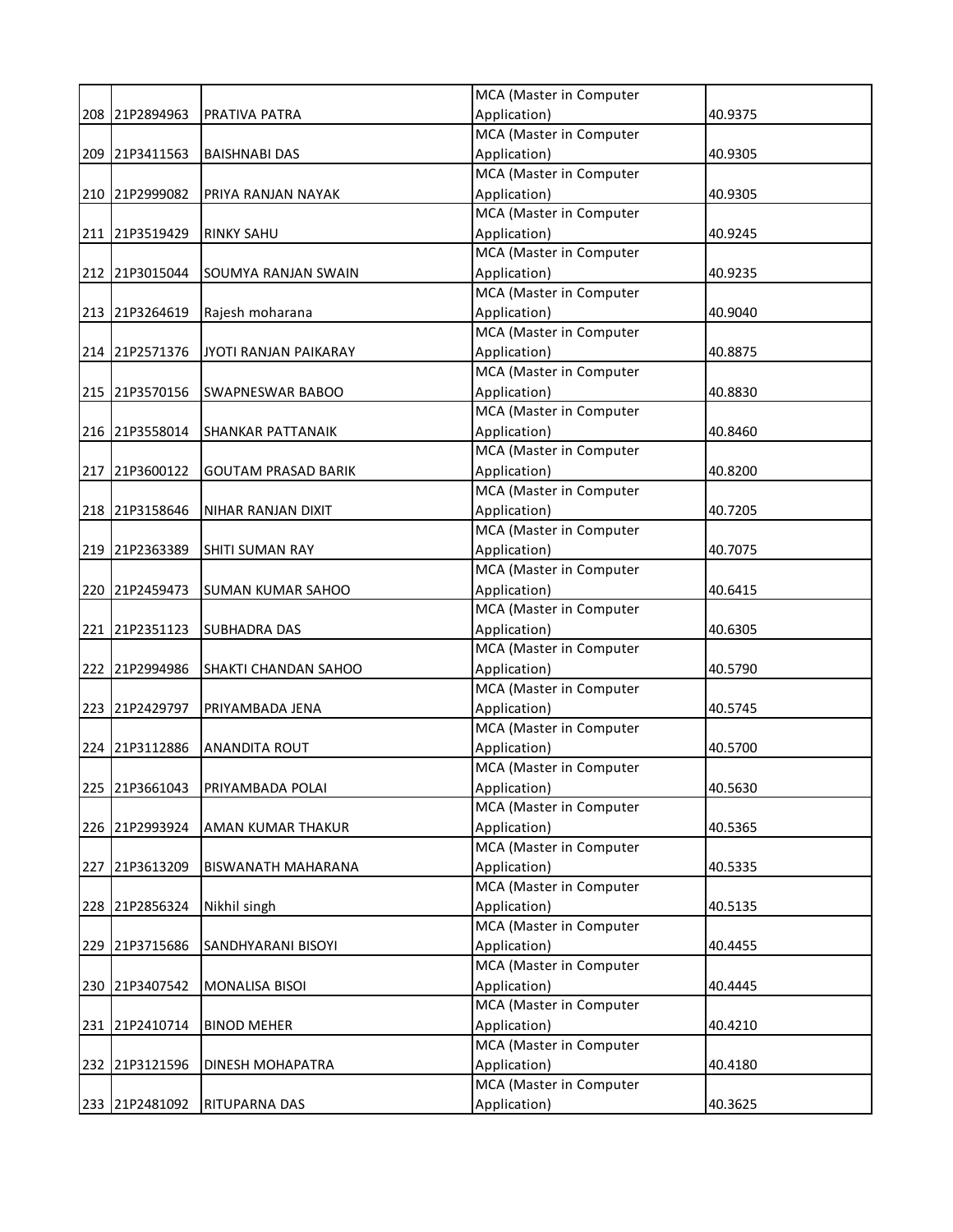|                |                             | MCA (Master in Computer |         |
|----------------|-----------------------------|-------------------------|---------|
| 234 21P3204229 | <b>SANTOSH KUMAR DANGUA</b> | Application)            | 40.3505 |
|                |                             | MCA (Master in Computer |         |
| 235 21P2820176 | SOUMYA RANJAN SAHU          | Application)            | 40.3275 |
|                |                             | MCA (Master in Computer |         |
| 236 21P2425406 | Akash Behera                | Application)            | 40.3190 |
|                |                             | MCA (Master in Computer |         |
| 237 21P2956072 | <b>RASHMI RANJAN ROUT</b>   | Application)            | 40.2165 |
|                |                             | MCA (Master in Computer |         |
| 238 21P3034624 | PRIYANKA PRIYADARSANI PADHI | Application)            | 40.2115 |
|                |                             | MCA (Master in Computer |         |
| 239 21P3332724 | <b>MONALISHA SAHOO</b>      | Application)            | 40.1925 |
|                |                             | MCA (Master in Computer |         |
| 240 21P3558626 | SUBHASMITA PANDA            | Application)            | 40.1885 |
|                |                             | MCA (Master in Computer |         |
| 241 21P2384974 | <b>SUJIT KUMAR PRADHAN</b>  | Application)            | 40.1585 |
|                |                             | MCA (Master in Computer |         |
| 242 21P3765684 | Das Abhishek Brajmohan      | Application)            | 40.1430 |
|                |                             | MCA (Master in Computer |         |
| 243 21P2503843 | <b>BINITA BEHERA</b>        | Application)            | 40.1255 |
|                |                             | MCA (Master in Computer |         |
| 244 21P3371743 | <b>SWAGATIKA PRUSTY</b>     | Application)            | 40.0550 |
|                |                             | MCA (Master in Computer |         |
| 245 21P2595787 | SIBANANDA RANABIR           | Application)            | 40.0475 |
|                |                             | MCA (Master in Computer |         |
| 246 21P2588983 | Soumya Ranjan Nath          | Application)            | 40.0340 |
|                |                             | MCA (Master in Computer |         |
| 247 21P3492132 | SOUMYA RANJAN NAYAK         | Application)            | 40.0335 |
|                |                             | MCA (Master in Computer |         |
| 248 21P3357733 | <b>JAYADEV SAHU</b>         | Application)            | 40.0115 |
|                |                             | MCA (Master in Computer |         |
| 249 21P2539786 | <b>SIMRAN DAS</b>           | Application)            | 39.9995 |
|                |                             | MCA (Master in Computer |         |
| 250 21P3117423 | SOUMYA SUBHASMITA SAHOO     | Application)            | 39.9790 |
|                |                             | MCA (Master in Computer |         |
| 251 21P2907449 | <b>SWAGATIKA DASH</b>       | Application)            | 39.9505 |
|                |                             | MCA (Master in Computer |         |
| 252 21P3508026 | ADHYATMIKA MAHAPATRA        | Application)            | 39.9420 |
|                |                             | MCA (Master in Computer |         |
| 253 21P2385389 | SUSHREE SANGITA SAMAL       | Application)            | 39.9235 |
|                |                             | MCA (Master in Computer |         |
| 254 21P3423069 | <b>RESAB MOURYA</b>         | Application)            | 39.9070 |
|                |                             | MCA (Master in Computer |         |
| 255 21P2315652 | <b>ABHISEK MANDAL</b>       | Application)            | 39.8920 |
|                |                             | MCA (Master in Computer |         |
| 256 21P3704823 | <b>BIBHU PRASAD THAKUR</b>  | Application)            | 39.8735 |
|                |                             | MCA (Master in Computer |         |
| 257 21P3749786 | SK SIPRASUMAN DHAL          | Application)            | 39.8645 |
|                |                             | MCA (Master in Computer |         |
| 258 21P3077509 | CHINMAYEE DIBYAPUSPA SAHU   | Application)            | 39.8390 |
|                |                             | MCA (Master in Computer |         |
| 259 21P3251862 | SAGARIKA MOHAPATRA          | Application)            | 39.8065 |
|                |                             |                         |         |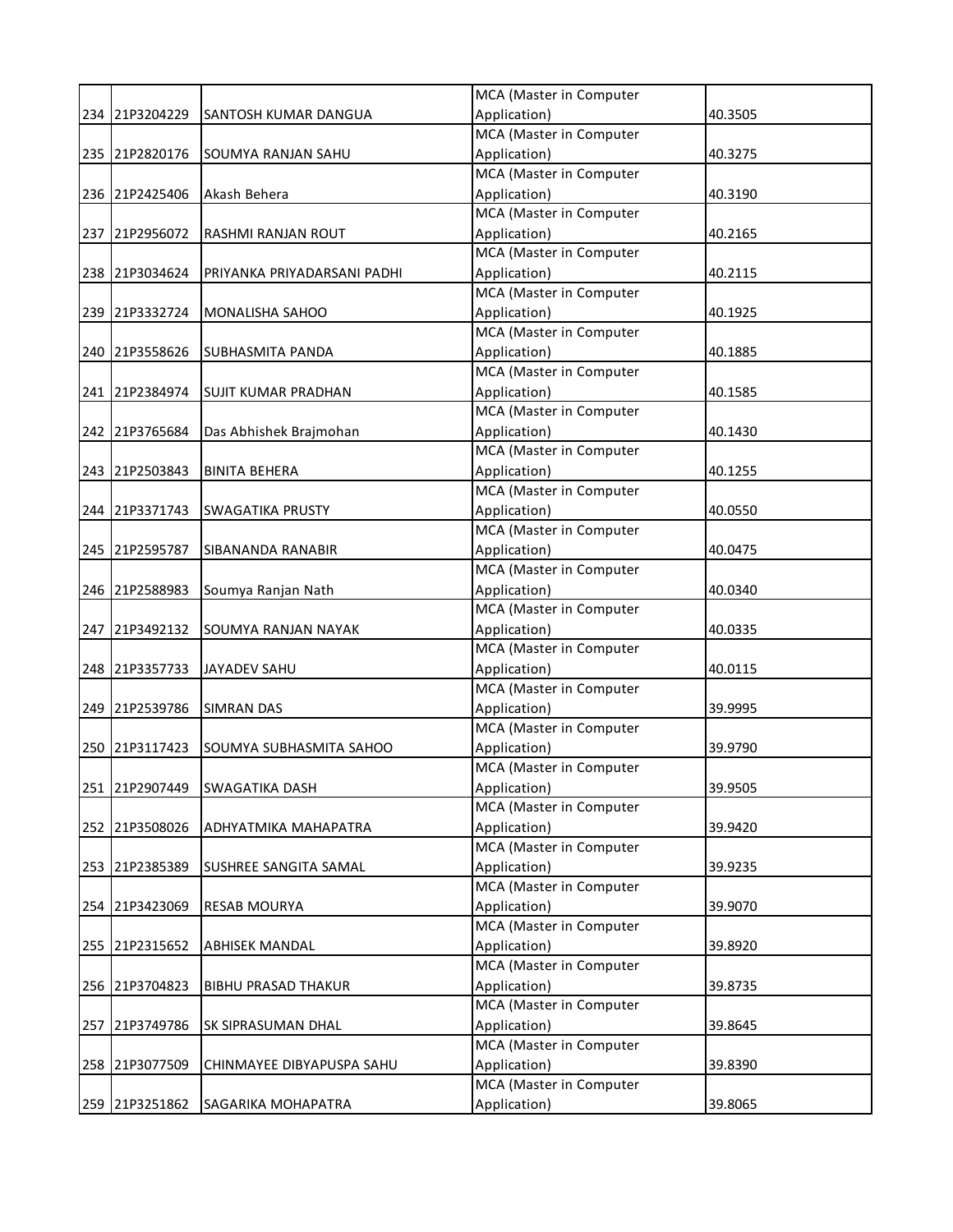|     |                |                              | MCA (Master in Computer |         |
|-----|----------------|------------------------------|-------------------------|---------|
|     | 260 21P2507583 | AKHILA RANJAN NAYAK          | Application)            | 39.7820 |
|     |                |                              | MCA (Master in Computer |         |
|     | 261 21P3616889 | <b>BISWAJIT PRADHAN</b>      | Application)            | 39.7435 |
|     |                |                              | MCA (Master in Computer |         |
|     | 262 21P2566833 | RAJ KUMAR SAHU               | Application)            | 39.7295 |
|     |                |                              | MCA (Master in Computer |         |
|     | 263 21P2647036 | <b>Biswojeet Barik</b>       | Application)            | 39.7220 |
|     |                |                              | MCA (Master in Computer |         |
|     | 264 21P2349827 | <b>SWATI PRAGYAN RATHA</b>   | Application)            | 39.7190 |
|     |                |                              | MCA (Master in Computer |         |
|     | 265 21P2362762 | HANUMANTHU NAVEEN KUMAR      | Application)            | 39.6635 |
|     |                |                              | MCA (Master in Computer |         |
|     | 266 21P3084416 | Nikita patra                 | Application)            | 39.6395 |
|     |                |                              | MCA (Master in Computer |         |
|     | 267 21P2826226 | Shibaditya Mandal            | Application)            | 39.6195 |
|     |                |                              | MCA (Master in Computer |         |
|     | 268 21P3272083 | <b>ALISHA NAYAK</b>          | Application)            | 39.5660 |
|     |                |                              | MCA (Master in Computer |         |
|     | 269 21P2543306 | ANANTA KUMAR BEHERA          | Application)            | 39.5630 |
|     |                |                              | MCA (Master in Computer |         |
|     | 270 21P2300849 | ADAL PUJA                    | Application)            | 39.5480 |
|     |                |                              | MCA (Master in Computer |         |
|     | 271 21P3012256 | SUSHREE SAUMYA SENAPATI      | Application)            | 39.5295 |
|     |                |                              | MCA (Master in Computer |         |
|     | 272 21P3446684 | RAKESH MOHAPATRA             | Application)            | 39.5075 |
|     |                |                              | MCA (Master in Computer |         |
|     | 273 21P3569963 | TIBBAT KUMAR MALLICK         | Application)            | 39.4995 |
|     |                |                              | MCA (Master in Computer |         |
|     | 274 21P2607216 | <b>NIKEE SINGH</b>           | Application)            | 39.4330 |
|     |                |                              | MCA (Master in Computer |         |
|     | 275 21P2408143 | Chandan Kumar                | Application)            | 39.4170 |
|     |                |                              | MCA (Master in Computer |         |
|     | 276 21P2876626 | SANKET SAGAR KAHAL           | Application)            | 39.4065 |
|     |                |                              | MCA (Master in Computer |         |
|     | 277 21P3192526 | <b>J.BISWA RANJAN PRUSTY</b> | Application)            | 39.3925 |
|     |                |                              | MCA (Master in Computer |         |
|     | 278 21P2466333 | SRISHA PARIJA                | Application)            | 39.3860 |
|     |                |                              | MCA (Master in Computer |         |
|     | 279 21P2830076 | Sillon Kumar                 | Application)            | 39.3845 |
|     |                |                              | MCA (Master in Computer |         |
|     | 280 21P2505524 | <b>GOUSIYA MEHETAB</b>       | Application)            | 39.3840 |
|     |                |                              | MCA (Master in Computer |         |
|     | 281 21P2559899 | SATYASUNDAR JENA             | Application)            | 39.3795 |
|     |                |                              | MCA (Master in Computer |         |
|     | 282 21P3682486 | TANMAYA KUMAR SAHU           | Application)            | 39.3775 |
|     |                |                              | MCA (Master in Computer |         |
| 283 | 21P2607149     | <b>NALINI SINGH</b>          | Application)            | 39.3660 |
|     |                |                              | MCA (Master in Computer |         |
|     | 284 21P2410303 | Abhimanyu Kumar              | Application)            | 39.3340 |
|     |                |                              | MCA (Master in Computer |         |
|     | 285 21P2455966 | <b>BAHADUR SAHU</b>          | Application)            | 39.3210 |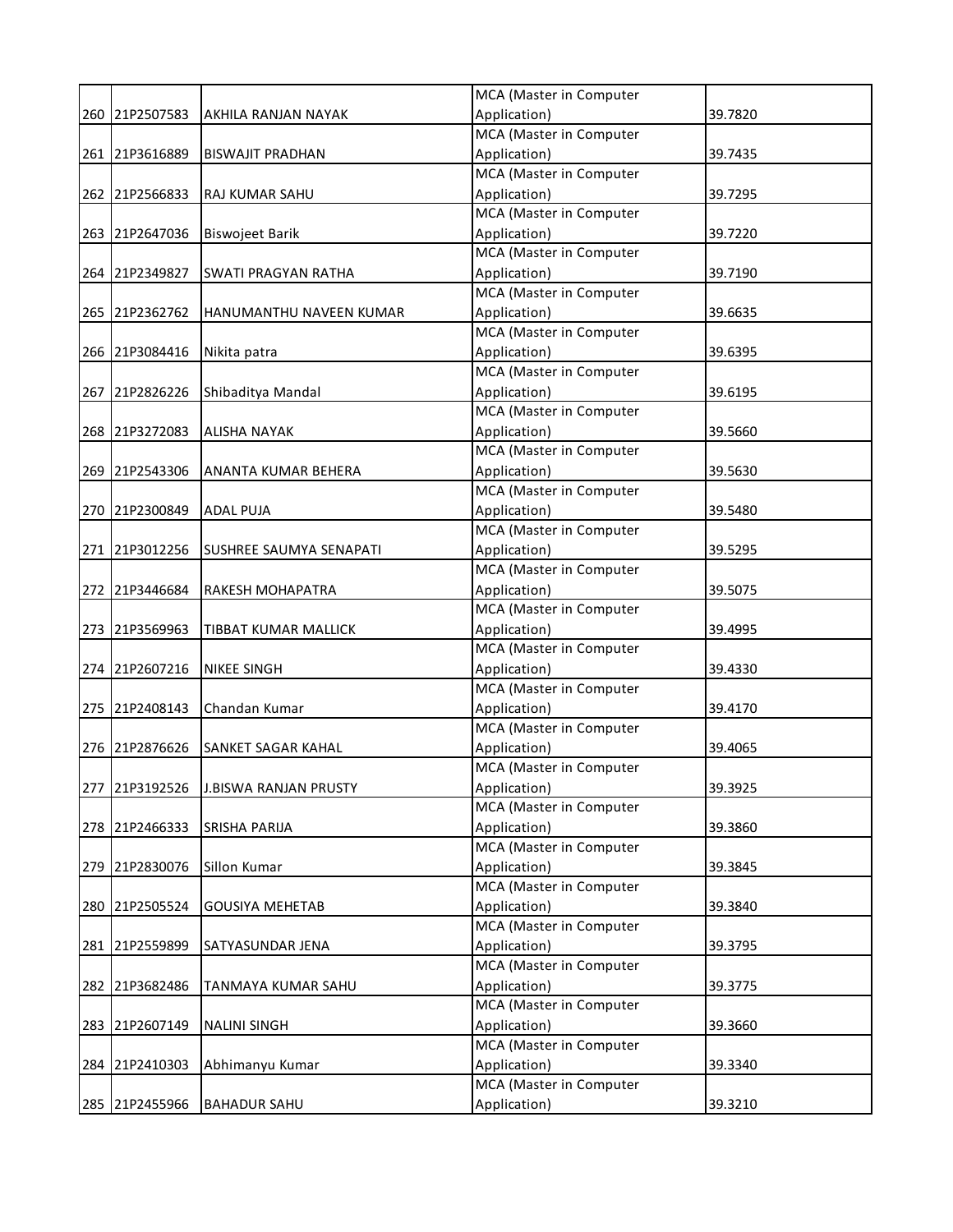|                |                           | MCA (Master in Computer |         |
|----------------|---------------------------|-------------------------|---------|
| 286 21P3605204 | MEGHNASMITA SAHOO         | Application)            | 39.3205 |
|                |                           | MCA (Master in Computer |         |
| 287 21P2830169 | Sikun Kumar Nayak         | Application)            | 39.3090 |
|                |                           | MCA (Master in Computer |         |
| 288 21P3262544 | MOHAMMAD TAYAB ELLAHI     | Application)            | 39.2995 |
|                |                           | MCA (Master in Computer |         |
| 289 21P3588746 | HRUDAYANANDA TRIPATHY     | Application)            | 39.2180 |
|                |                           | MCA (Master in Computer |         |
| 290 21P3346569 | <b>ITISHREE MOHAPATRA</b> | Application)            | 39.2130 |
|                |                           | MCA (Master in Computer |         |
| 291 21P3233712 | RASHMI PATEL              | Application)            | 39.2125 |
|                |                           | MCA (Master in Computer |         |
| 292 21P3521044 | <b>BISWANILAYA SAHOO</b>  | Application)            | 39.2120 |
|                |                           | MCA (Master in Computer |         |
| 293 21P3575834 | KISHAN KUMAR ROHIDAS      | Application)            | 39.2010 |
|                |                           | MCA (Master in Computer |         |
| 294 21P3196114 | <b>MRUNALKANTA ROUT</b>   | Application)            | 39.1925 |
|                |                           | MCA (Master in Computer |         |
| 295 21P3580432 | RUCHISMITA PRUSTY         | Application)            | 39.1620 |
|                |                           | MCA (Master in Computer |         |
| 296 21P3651539 | <b>SIKI SANU</b>          | Application)            | 39.1550 |
|                |                           | MCA (Master in Computer |         |
| 297 21P2450644 | <b>CHINMAYEE NAYAK</b>    | Application)            | 39.1395 |
|                |                           | MCA (Master in Computer |         |
| 298 21P3760312 | PRANAB KISHOR PADHY       | Application)            | 39.1245 |
|                |                           | MCA (Master in Computer |         |
| 299 21P3617153 | PRABHATI SAHU             | Application)            | 39.1155 |
|                |                           | MCA (Master in Computer |         |
| 300 21P2430556 | ROHAN KUMAR PATEL         | Application)            | 39.0960 |
|                |                           | MCA (Master in Computer |         |
| 301 21P3286686 | <b>BIDISHA SETH</b>       | Application)            | 39.0925 |
|                |                           | MCA (Master in Computer |         |
| 302 21P2581503 | SATYABRATA MALLIK         | Application)            | 39.0675 |
|                |                           | MCA (Master in Computer |         |
| 303 21P2613764 | Raja Laxmi Patra          | Application)            | 39.0235 |
|                |                           | MCA (Master in Computer |         |
| 304 21P2922239 | RAJESH BEHERA             | Application)            | 38.9835 |
|                |                           | MCA (Master in Computer |         |
| 305 21P3308399 | <b>BIRUPAKHYA DASH</b>    | Application)            | 38.9785 |
|                |                           | MCA (Master in Computer |         |
| 306 21P3044289 | SUSHREE PRIYADARSINI SAHU | Application)            | 38.9695 |
|                |                           | MCA (Master in Computer |         |
| 307 21P2378474 | PINAKI BARIK              | Application)            | 38.9635 |
|                |                           | MCA (Master in Computer |         |
| 308 21P3382727 | <b>HRUSIKESH BARIK</b>    | Application)            | 38.9630 |
|                |                           | MCA (Master in Computer |         |
| 309 21P3048767 | SWAGATIKA MOHANTY         | Application)            | 38.9330 |
|                |                           | MCA (Master in Computer |         |
| 310 21P3564859 | DIPTIMAYEE SAHOO          | Application)            | 38.9280 |
|                |                           | MCA (Master in Computer |         |
| 311 21P3139627 | <b>RAJKISHOR SAHOO</b>    | Application)            | 38.9200 |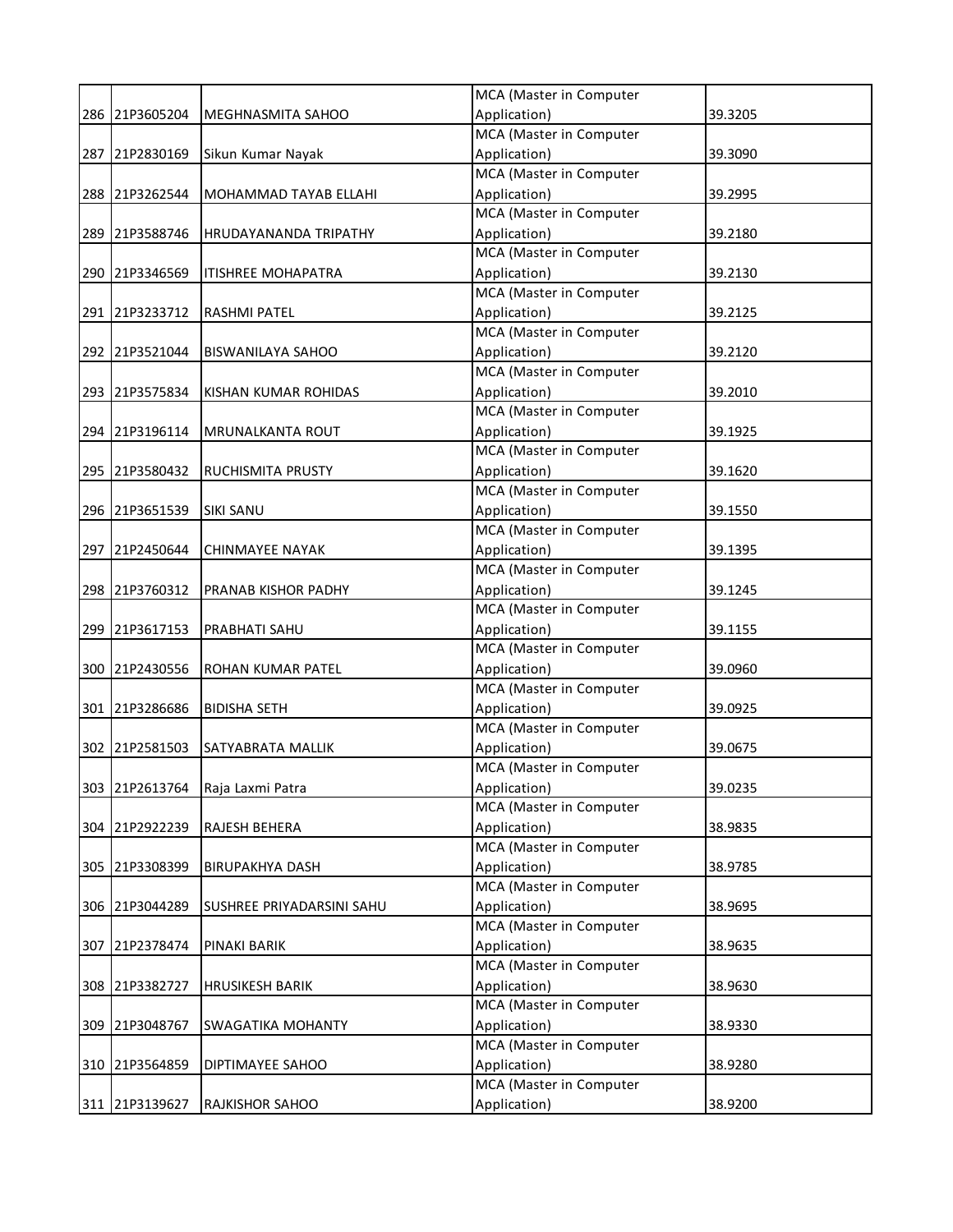|     |                |                                | MCA (Master in Computer |         |
|-----|----------------|--------------------------------|-------------------------|---------|
|     | 312 21P2487142 | PRAMILA MALIK                  | Application)            | 38.9170 |
|     |                |                                | MCA (Master in Computer |         |
|     | 313 21P3386659 | SANTI SWARUP NAYAK             | Application)            | 38.8955 |
|     |                |                                | MCA (Master in Computer |         |
|     | 314 21P3557674 | SWAGATIKA CHOUDHURY            | Application)            | 38.8825 |
|     |                |                                | MCA (Master in Computer |         |
|     | 315 21P2643653 | APARAJITA ROUT                 | Application)            | 38.8050 |
|     |                |                                | MCA (Master in Computer |         |
|     | 316 21P2483563 | <b>MANAS KUMAR PARIDA</b>      | Application)            | 38.7775 |
|     |                |                                | MCA (Master in Computer |         |
|     | 317 21P3679507 | DHANANJAY TUDU                 | Application)            | 38.7585 |
|     |                |                                | MCA (Master in Computer |         |
|     | 318 21P3595659 | KSHIROD CHANDRA MAHANTA        | Application)            | 38.7165 |
|     |                |                                | MCA (Master in Computer |         |
|     | 319 21P3732262 | <b>SUBHAM PANDA</b>            | Application)            | 38.7150 |
|     |                |                                | MCA (Master in Computer |         |
|     | 320 21P2647239 | <b>CHANDAN RAUT</b>            | Application)            | 38.6540 |
|     |                |                                | MCA (Master in Computer |         |
|     | 321 21P3079184 | <b>BARENDRA NAYAK</b>          | Application)            | 38.6345 |
|     |                |                                | MCA (Master in Computer |         |
|     | 322 21P2860243 | SAMBIT KUMAR SENAPATI          | Application)            | 38.6295 |
|     |                |                                | MCA (Master in Computer |         |
|     | 323 21P3764623 | SAMYAK MISHRA                  | Application)            | 38.6255 |
|     |                |                                | MCA (Master in Computer |         |
|     | 324 21P2284984 | SANTANU BAG                    | Application)            | 38.6235 |
|     |                |                                | MCA (Master in Computer |         |
|     | 325 21P2398793 | Pramod Roy                     | Application)            | 38.6200 |
|     |                |                                | MCA (Master in Computer |         |
|     | 326 21P2580266 | Ratul kumar biswal             | Application)            | 38.5870 |
|     |                |                                | MCA (Master in Computer |         |
|     | 327 21P3724422 | SOUMYA RANJAN JENA             | Application)            | 38.5595 |
|     |                |                                | MCA (Master in Computer |         |
|     | 328 21P3312714 | <b>BALGOBIND SINGH</b>         | Application)            | 38.5580 |
|     |                |                                | MCA (Master in Computer |         |
|     | 329 21P2586494 | LIPSITA MISHRA                 | Application)            | 38.5525 |
|     |                |                                | MCA (Master in Computer |         |
|     | 330 21P3208173 | ANKITA UPADHYAY                | Application)            | 38.5365 |
|     |                |                                | MCA (Master in Computer |         |
|     | 331 21P2360664 | SWARUPA PRIYADARSHINI ADHIKARI | Application)            | 38.4990 |
|     |                |                                | MCA (Master in Computer |         |
|     | 332 21P2708647 | <b>BASANTI SAHU</b>            | Application)            | 38.4975 |
|     |                |                                | MCA (Master in Computer |         |
|     | 333 21P3176343 | SWARNAPRANGYA TRIPATHY         | Application)            | 38.4625 |
|     |                |                                | MCA (Master in Computer |         |
|     | 334 21P3768122 | <b>SMRUTI PRATIK</b>           | Application)            | 38.4600 |
|     |                |                                | MCA (Master in Computer |         |
| 335 | 21P3087243     | ANANYA PRIYADARSHANEE SAHOO    | Application)            | 38.4265 |
|     |                |                                | MCA (Master in Computer |         |
|     | 336 21P2765219 | SUCHISMITA MOHAPATRA           | Application)            | 38.4255 |
|     |                |                                | MCA (Master in Computer |         |
| 337 | 21P2849494     | <b>GANGADHAR JENA</b>          | Application)            | 38.4040 |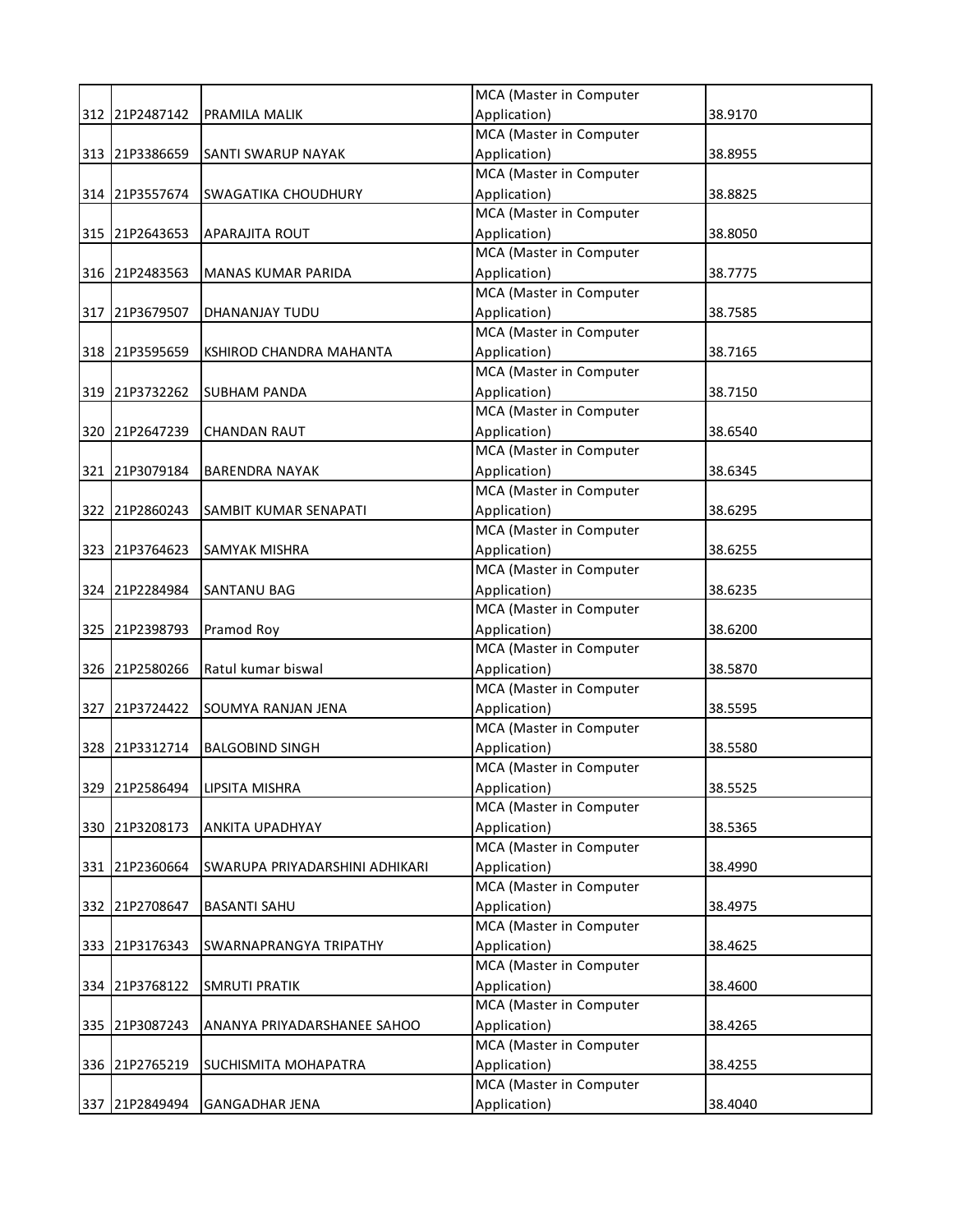|                |                            | MCA (Master in Computer                 |         |
|----------------|----------------------------|-----------------------------------------|---------|
| 338 21P2560906 | <b>KM Rekha</b>            | Application)                            | 38.3920 |
|                |                            | MCA (Master in Computer                 |         |
| 339 21P2365456 | Pritish Ranjan Mishra      | Application)                            | 38.3815 |
|                |                            | MCA (Master in Computer                 |         |
| 340 21P3176697 | <b>KUBERA BISOYI</b>       | Application)                            | 38.3665 |
|                |                            | MCA (Master in Computer                 |         |
| 341 21P3197036 | <b>TANUSHREE MOHANTY</b>   | Application)                            | 38.3595 |
|                |                            | MCA (Master in Computer                 |         |
| 342 21P3699939 | JEEBANJYOTI PARIDA         | Application)                            | 38.3585 |
|                |                            | MCA (Master in Computer                 |         |
| 343 21P3195397 | DIBYAKSHEE PRADHAN         | Application)                            | 38.3580 |
| 344 21P2928492 |                            | MCA (Master in Computer<br>Application) |         |
|                | <b>SWAGATIKA SAHOO</b>     | MCA (Master in Computer                 | 38.3535 |
|                | SK Sahil Akhtar            | Application)                            |         |
| 345 21P3192216 |                            | MCA (Master in Computer                 | 38.3530 |
| 346 21P2460586 | <b>MANAS RANJAN NAYAK</b>  | Application)                            | 38.3375 |
|                |                            | MCA (Master in Computer                 |         |
| 347 21P3613242 | <b>BIBHISAN MAHANTA</b>    | Application)                            | 38.3365 |
|                |                            | MCA (Master in Computer                 |         |
| 348 21P3347694 | SOUBHAGYA SEKHAR LENKA     | Application)                            | 38.3285 |
|                |                            | MCA (Master in Computer                 |         |
| 349 21P3290722 | HIMANSHU SEKHAR BEHERA     | Application)                            | 38.3275 |
|                |                            | MCA (Master in Computer                 |         |
| 350 21P2359056 | <b>SUMIT KUMAR</b>         | Application)                            | 38.3045 |
|                |                            | MCA (Master in Computer                 |         |
| 351 21P2907889 | SUBHADRA PRIYADARSINI RATH | Application)                            | 38.2695 |
|                |                            | MCA (Master in Computer                 |         |
| 352 21P2638184 | SIDDIQ PRADHAN             | Application)                            | 38.1840 |
|                |                            | MCA (Master in Computer                 |         |
| 353 21P3684064 | Snigdharani Panda          | Application)                            | 38.1745 |
|                |                            | MCA (Master in Computer                 |         |
| 354 21P2620154 | <b>DEEPAK PARIDA</b>       | Application)                            | 38.1525 |
|                |                            | MCA (Master in Computer                 |         |
| 355 21P3195322 | <b>Bobita Samantray</b>    | Application)                            | 38.1380 |
|                |                            | MCA (Master in Computer                 |         |
| 356 21P2749996 | ARABINDA MOHARANA          | Application)                            | 38.1215 |
|                |                            | MCA (Master in Computer                 |         |
| 357 21P2934432 | Aloka kumar padhan         | Application)                            | 38.1090 |
|                |                            | MCA (Master in Computer                 |         |
| 358 21P2984684 | POONAM KINDO               | Application)                            | 38.0745 |
|                |                            | MCA (Master in Computer                 |         |
| 359 21P3529923 | PRITIKAMAL JENA            | Application)                            | 38.0605 |
|                |                            | MCA (Master in Computer                 |         |
| 360 21P3269584 | RAMAPRASAD BADAJENA        | Application)                            | 38.0415 |
|                |                            | MCA (Master in Computer                 |         |
| 361 21P3015054 | SHALINI ROUTRAY            | Application)                            | 38.0020 |
|                |                            | MCA (Master in Computer                 |         |
| 362 21P2489833 | CHANDRAMANI MISHRA         | Application)                            | 37.9855 |
|                |                            | MCA (Master in Computer                 |         |
| 363 21P3663812 | ADITYA NARAYAN MISHRA      | Application)                            | 37.9750 |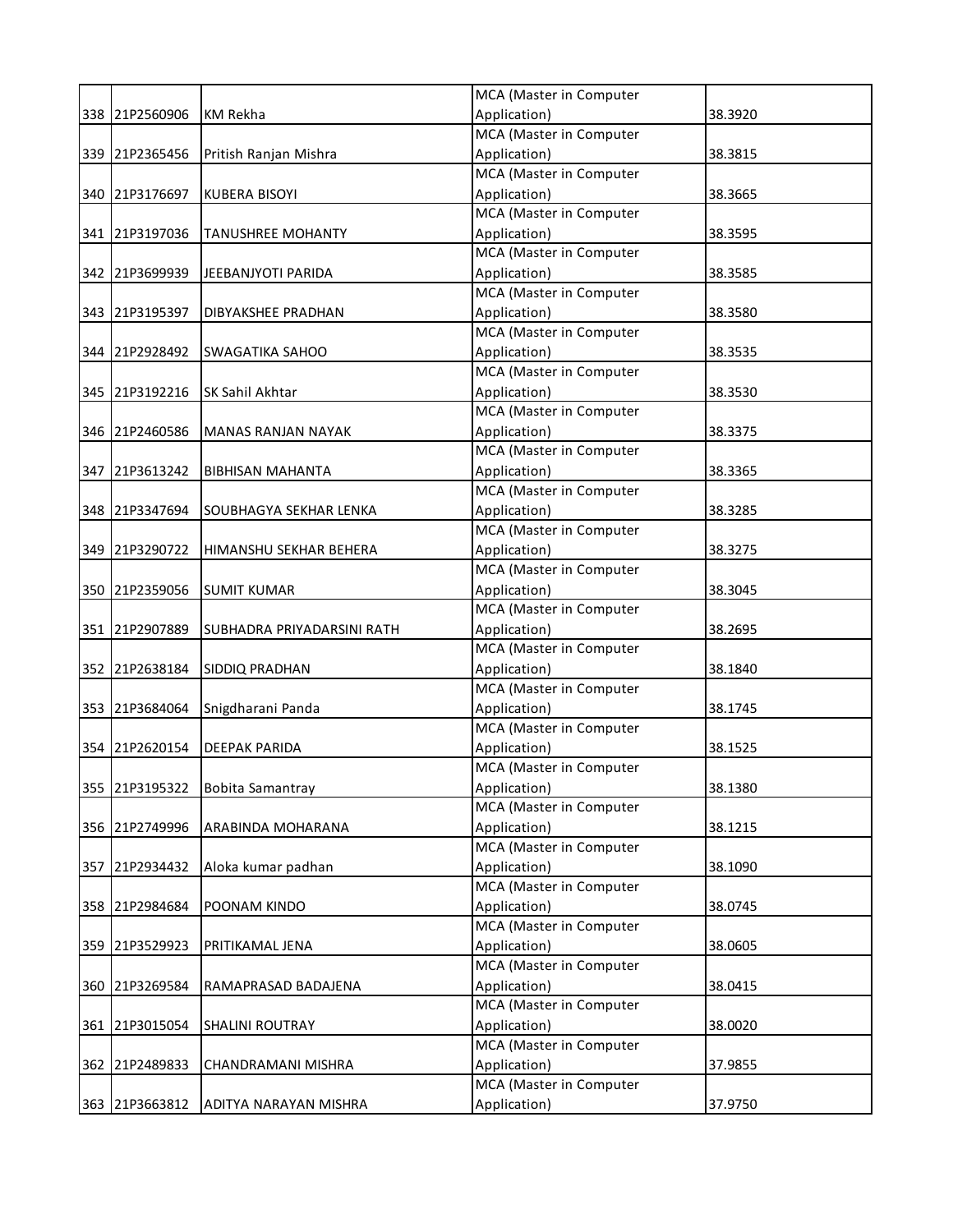|     |                |                             | MCA (Master in Computer |         |
|-----|----------------|-----------------------------|-------------------------|---------|
|     | 364 21P3700176 | Khushbu kumari              | Application)            | 37.9560 |
|     |                |                             | MCA (Master in Computer |         |
|     | 365 21P2311164 | PITABASAN PARIDA            | Application)            | 37.9005 |
|     |                |                             | MCA (Master in Computer |         |
|     | 366 21P2827656 | <b>SEIJAL DASH</b>          | Application)            | 37.8965 |
|     |                |                             | MCA (Master in Computer |         |
|     | 367 21P2292946 | <b>TUMULU TULASI</b>        | Application)            | 37.8960 |
|     |                |                             | MCA (Master in Computer |         |
|     | 368 21P2710086 | BANAJA PRASAD BALABANTA RAY | Application)            | 37.8420 |
|     |                |                             | MCA (Master in Computer |         |
|     | 369 21P3672113 | <b>ABHIJIT DAS</b>          | Application)            | 37.8370 |
|     |                |                             | MCA (Master in Computer |         |
|     | 370 21P3580759 | SAMPARNA NANDA              | Application)            | 37.8295 |
|     |                |                             | MCA (Master in Computer |         |
|     | 371 21P3654022 | SOUMYARANJAN SAHOO          | Application)            | 37.8175 |
|     |                |                             | MCA (Master in Computer |         |
|     | 372 21P3600393 | LINGO MAJHI                 | Application)            | 37.7755 |
|     |                |                             | MCA (Master in Computer |         |
|     | 373 21P3312494 | <b>BIBHUPRASAD KUANR</b>    | Application)            | 37.7725 |
|     |                |                             | MCA (Master in Computer |         |
|     | 374 21P2489009 | SHIV SANKAR MOHANTA         | Application)            | 37.7685 |
|     |                |                             | MCA (Master in Computer |         |
|     | 375 21P3471073 | PRATIKSHYA JENA             | Application)            | 37.7645 |
|     |                |                             | MCA (Master in Computer |         |
|     | 376 21P3519466 | SARASWATI NAYAK             | Application)            | 37.7465 |
|     |                |                             | MCA (Master in Computer |         |
|     | 377 21P3610216 | Swetapadma Das              | Application)            | 37.7385 |
|     |                |                             | MCA (Master in Computer |         |
|     | 378 21P2833913 | SATYABRATA SAHU             | Application)            | 37.7055 |
|     |                |                             | MCA (Master in Computer |         |
|     | 379 21P3512096 | SATYA PRAKASH SAMAL         | Application)            | 37.6630 |
|     |                |                             | MCA (Master in Computer |         |
|     | 380 21P2961462 | <b>ARPITA SUBUDHI</b>       | Application)            | 37.6225 |
|     |                |                             | MCA (Master in Computer |         |
|     | 381 21P2929763 | PADMALOCHAN MAHARANA        | Application)            | 37.5750 |
|     |                |                             | MCA (Master in Computer |         |
|     | 382 21P2884306 | <b>SANDIP ROUT</b>          | Application)            | 37.5745 |
|     |                |                             | MCA (Master in Computer |         |
|     | 383 21P3624826 | Shubham sangram pradhan     | Application)            | 37.5635 |
|     |                |                             | MCA (Master in Computer |         |
|     | 384 21P3671634 | SIDHANTA POLAI              | Application)            | 37.5585 |
|     |                |                             | MCA (Master in Computer |         |
|     | 385 21P3215283 | SWATIREKHA SHANTI           | Application)            | 37.5485 |
|     |                |                             | MCA (Master in Computer |         |
|     | 386 21P3664877 | ALEX KARMAKAR               | Application)            | 37.5455 |
|     |                |                             | MCA (Master in Computer |         |
| 387 | 21P2810153     | BURUGANA KRISHNA PATRO      | Application)            | 37.5345 |
|     |                |                             | MCA (Master in Computer |         |
|     | 388 21P2790082 | Tapaswini Bisoyi            | Application)            | 37.5135 |
|     |                |                             | MCA (Master in Computer |         |
|     | 389 21P3552184 | PABITRA KUMAR GOUDA         | Application)            | 37.5125 |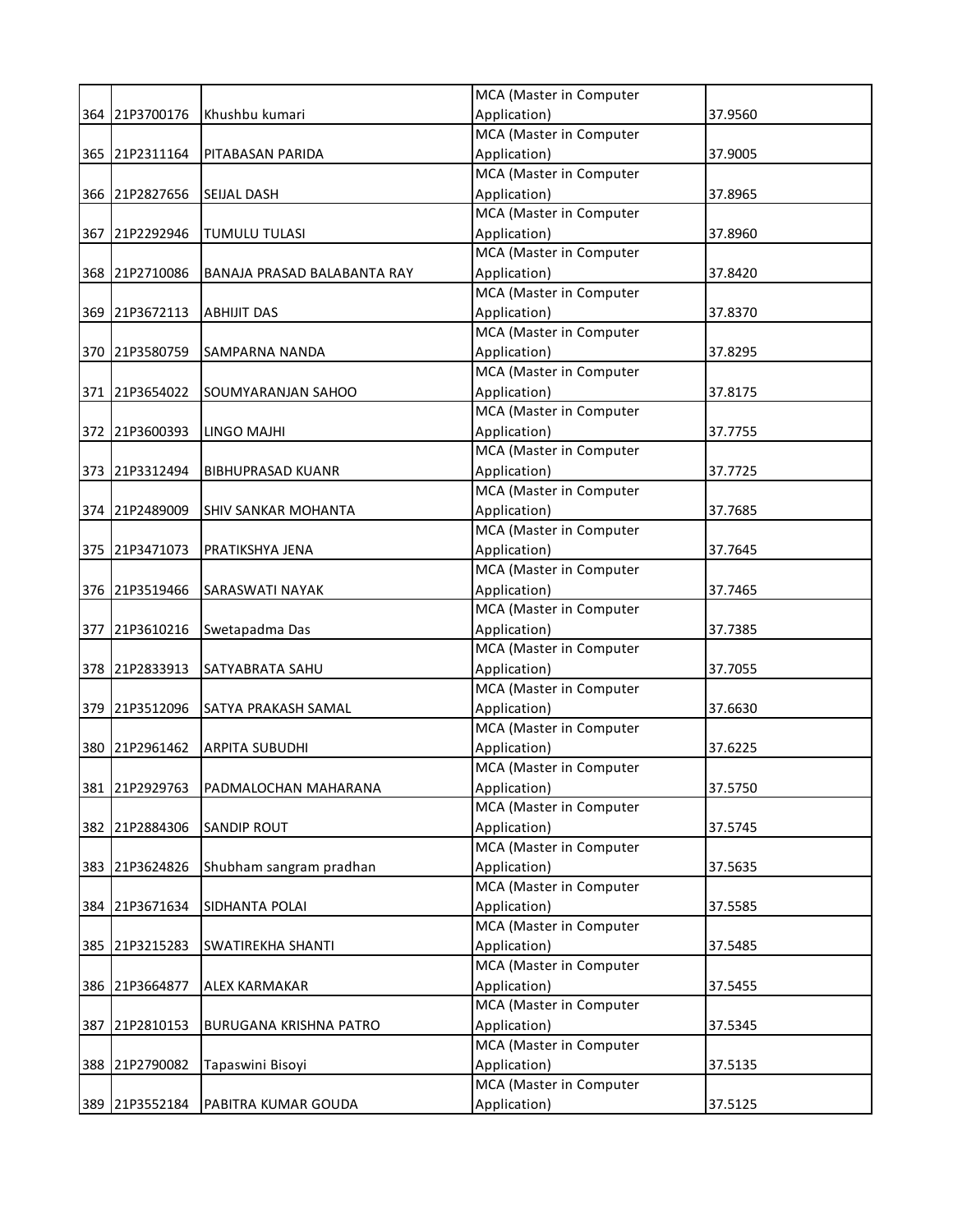|     |                |                             | MCA (Master in Computer |         |
|-----|----------------|-----------------------------|-------------------------|---------|
|     | 390 21P3188169 | <b>BARSHA MISHRA</b>        | Application)            | 37.4310 |
|     |                |                             | MCA (Master in Computer |         |
|     | 391 21P2888089 | MONALISA PATAJOSHI          | Application)            | 37.3830 |
|     |                |                             | MCA (Master in Computer |         |
|     | 392 21P2633929 | <b>JATIN KUMAR PATRA</b>    | Application)            | 37.3675 |
|     |                |                             | MCA (Master in Computer |         |
|     | 393 21P3302757 | RASHMI RANJAN BEHERA        | Application)            | 37.3535 |
|     |                |                             | MCA (Master in Computer |         |
|     | 394 21P3302034 | SASWATI MISHRA              | Application)            | 37.2705 |
|     |                |                             | MCA (Master in Computer |         |
|     | 395 21P3748094 | <b>BISWAJIT KAR</b>         | Application)            | 37.2610 |
|     |                |                             | MCA (Master in Computer |         |
|     | 396 21P3156649 | <b>SUBHASHREE PANDA</b>     | Application)            | 37.2490 |
|     |                |                             | MCA (Master in Computer |         |
|     | 397 21P2836577 | SOUMITRA KUMAR SAHOO        | Application)            | 37.2440 |
|     |                |                             | MCA (Master in Computer |         |
|     | 398 21P3724293 | SHUBHAM PATTNAIK            | Application)            | 37.2270 |
|     |                |                             | MCA (Master in Computer |         |
|     | 399 21P3269679 | <b>BALARAMA SAHU</b>        | Application)            | 37.2115 |
|     |                |                             | MCA (Master in Computer |         |
|     | 400 21P3227472 | Sachin Kumar Behera         | Application)            | 37.1660 |
|     |                |                             | MCA (Master in Computer |         |
|     | 401 21P2307094 | <b>AJIT MALLICK</b>         | Application)            | 37.1575 |
|     |                |                             | MCA (Master in Computer |         |
|     | 402 21P2330634 | PRITAM KUMAR PATEL          | Application)            | 37.1335 |
|     |                |                             | MCA (Master in Computer |         |
|     | 403 21P2638502 | DIBYAJYOTI PANIGRAHI        | Application)            | 37.1280 |
|     |                |                             | MCA (Master in Computer |         |
|     | 404 21P2474099 | <b>RUPALI MOHINI</b>        | Application)            | 37.1085 |
|     |                |                             | MCA (Master in Computer |         |
|     | 405 21P3449092 | PRIYADARSHINI MUDULI        | Application)            | 37.0780 |
|     |                |                             | MCA (Master in Computer |         |
|     | 406 21P3181364 | PRAJNYA PARAMITA OJHA       | Application)            | 37.0580 |
|     |                |                             | MCA (Master in Computer |         |
|     | 407 21P3132136 | <b>BISMAYATOSA MALIK</b>    | Application)            | 37.0545 |
|     |                |                             | MCA (Master in Computer |         |
|     | 408 21P2443502 | PRADEEP KUMAR GOUDA         | Application)            | 37.0300 |
|     |                |                             | MCA (Master in Computer |         |
| 409 | 21P2486054     | PRIYADARSHINI MAHANTA       | Application)            | 37.0275 |
|     |                |                             | MCA (Master in Computer |         |
|     | 410 21P3414383 | BHABANI SANKAR RANA         | Application)            | 37.0075 |
|     |                |                             | MCA (Master in Computer |         |
|     | 411 21P2925632 | PRASANTA KUMAR SAHOO        | Application)            | 36.9595 |
|     |                |                             | MCA (Master in Computer |         |
|     | 412 21P2546462 | SACHIN KUMAR PRADHAN        | Application)            | 36.9470 |
|     |                |                             | MCA (Master in Computer |         |
| 413 | 21P3771659     | <b>GIRIJA SHANKAR SAHOO</b> | Application)            | 36.9445 |
|     |                |                             | MCA (Master in Computer |         |
|     | 414 21P2323509 | Sujit kumar behera          | Application)            | 36.8765 |
|     |                |                             | MCA (Master in Computer |         |
|     | 415 21P3221499 | Sushree Anandita Mohapatra  | Application)            | 36.8490 |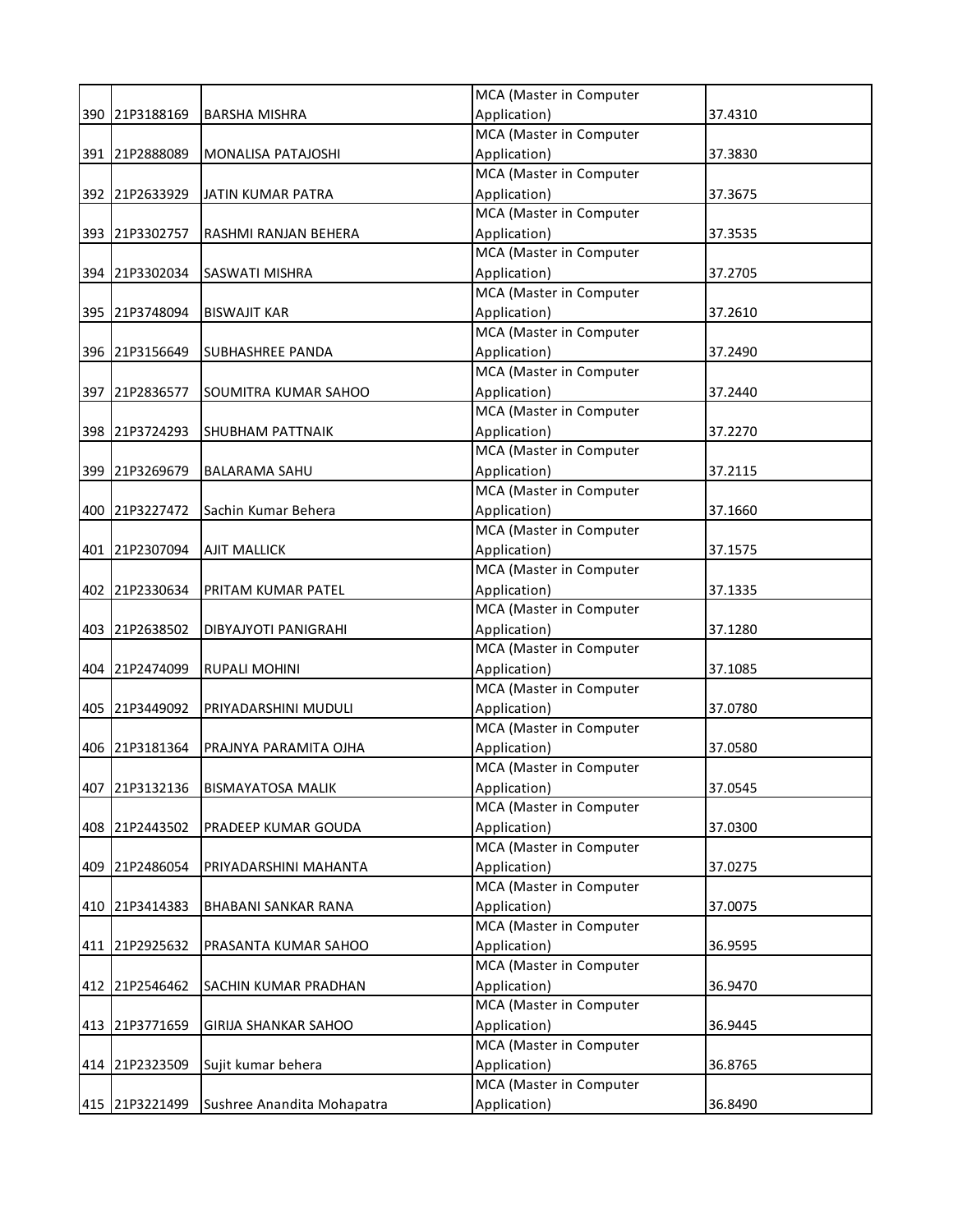|     |                |                          | MCA (Master in Computer |         |
|-----|----------------|--------------------------|-------------------------|---------|
|     | 416 21P3632766 | Abhisek Sahu             | Application)            | 36.8360 |
|     |                |                          | MCA (Master in Computer |         |
|     | 417 21P2517062 | <b>JUBEEN KHORA</b>      | Application)            | 36.8210 |
|     |                |                          | MCA (Master in Computer |         |
|     | 418 21P2297279 | Ankan Adhikari           | Application)            | 36.8095 |
|     |                |                          | MCA (Master in Computer |         |
|     | 419 21P2699313 | <b>Bidyut Gharei</b>     | Application)            | 36.7805 |
|     |                |                          | MCA (Master in Computer |         |
|     | 420 21P3308356 | <b>SATYAJIT NAYAK</b>    | Application)            | 36.7440 |
|     |                |                          | MCA (Master in Computer |         |
|     | 421 21P3016196 | Saswati Sahu             | Application)            | 36.7385 |
|     |                |                          | MCA (Master in Computer |         |
|     | 422 21P2449133 | LIPSA SAHOO              | Application)            | 36.7335 |
|     |                |                          | MCA (Master in Computer |         |
|     | 423 21P3045964 | AMISHA RANJAN CHARCHI    | Application)            | 36.7170 |
|     |                |                          | MCA (Master in Computer |         |
|     | 424 21P3318569 | Aparna Das               | Application)            | 36.6820 |
|     |                |                          | MCA (Master in Computer |         |
|     | 425 21P2897603 | Binapani sahoo           | Application)            | 36.6065 |
|     |                |                          | MCA (Master in Computer |         |
|     | 426 21P3224392 | SEPHALI MUND             | Application)            | 36.5750 |
|     |                |                          | MCA (Master in Computer |         |
|     | 427 21P2400374 | <b>AJIT JOSHI</b>        | Application)            | 36.5665 |
|     |                |                          | MCA (Master in Computer |         |
|     | 428 21P2730254 | <b>ALIBHA DEVI</b>       | Application)            | 36.5115 |
|     |                |                          | MCA (Master in Computer |         |
|     | 429 21P2385773 | DIBYAJIBAN JENA          | Application)            | 36.5005 |
|     |                |                          | MCA (Master in Computer |         |
|     | 430 21P3461569 | <b>PRADEEP NAYAK</b>     | Application)            | 36.4970 |
|     |                |                          | MCA (Master in Computer |         |
|     | 431 21P2304043 | <b>TEJRAJ CHALAN</b>     | Application)            | 36.4925 |
|     |                |                          | MCA (Master in Computer |         |
|     | 432 21P2647632 | SHAKTI PRASAD BISWAL     | Application)            | 36.4535 |
|     |                |                          | MCA (Master in Computer |         |
|     | 433 21P3595549 | SASWAT NAYAK             | Application)            | 36.4535 |
|     |                |                          | MCA (Master in Computer |         |
|     | 434 21P3628109 | SWORAJ KUMAR SAHOO       | Application)            | 36.4260 |
|     |                |                          | MCA (Master in Computer |         |
|     | 435 21P2475622 | NARAYAN PANIGRAHI        | Application)            | 36.3885 |
|     |                |                          | MCA (Master in Computer |         |
|     | 436 21P2499843 | Soumya Ranjan Mohanty    | Application)            | 36.3485 |
|     |                |                          | MCA (Master in Computer |         |
|     | 437 21P3602263 | PADMALOCHAN CHINARA      | Application)            | 36.3160 |
|     |                |                          | MCA (Master in Computer |         |
| 438 | 21P3703239     | SONALI SUCHISMITA RATH   | Application)            | 36.2575 |
|     |                |                          | MCA (Master in Computer |         |
| 439 | 21P2341566     | Shivam Vishwakarma       | Application)            | 36.1935 |
|     |                |                          | MCA (Master in Computer |         |
|     | 440 21P2914433 | PRIYAMBADA PANIGRAHI     | Application)            | 36.1125 |
|     |                |                          | MCA (Master in Computer |         |
|     | 441 21P3507443 | <b>BIBEKANANDA NAYAK</b> | Application)            | 36.0805 |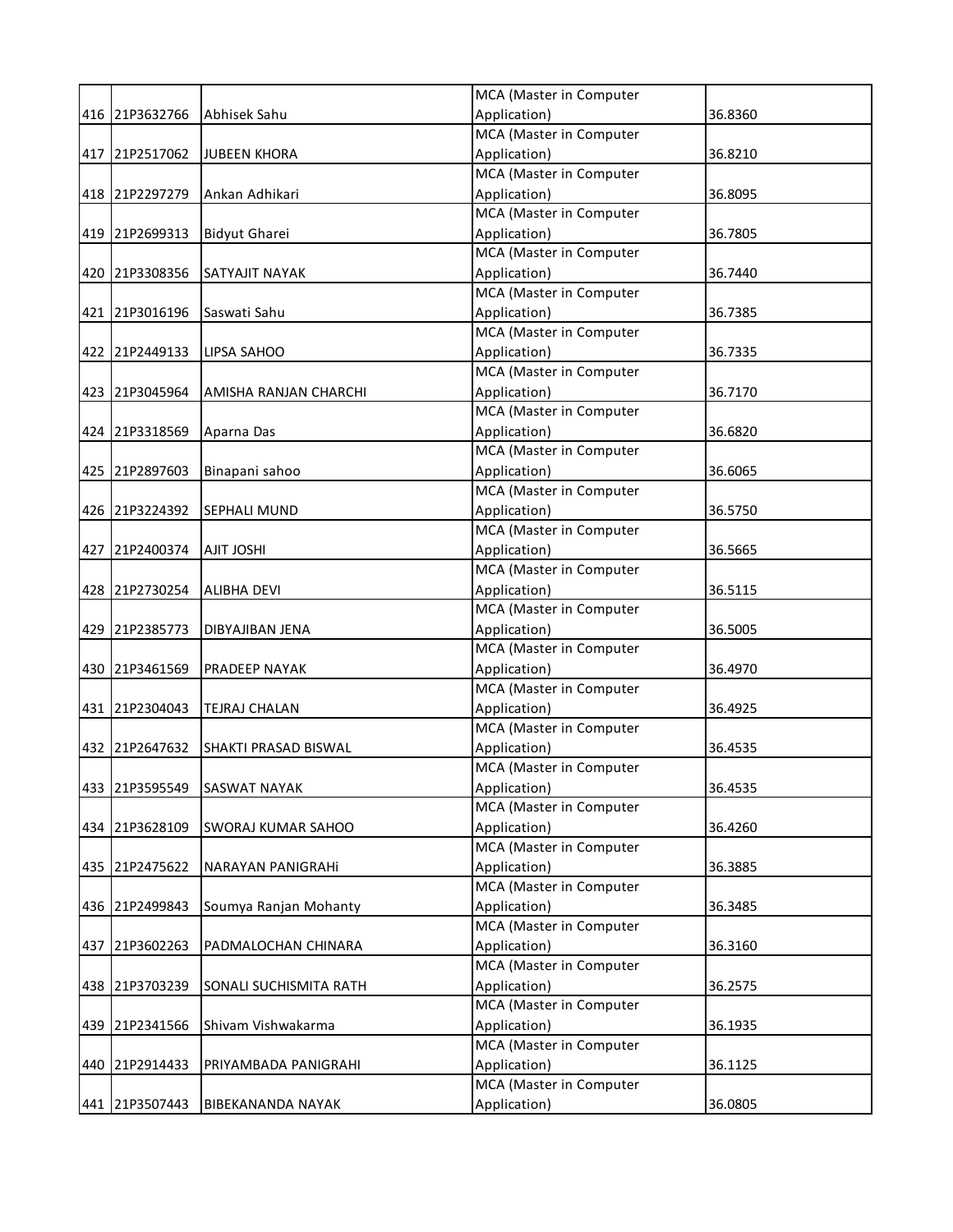|     |                |                                | MCA (Master in Computer |         |
|-----|----------------|--------------------------------|-------------------------|---------|
|     | 442 21P2834353 | <b>ANITA LENKA</b>             | Application)            | 36.0255 |
|     |                |                                | MCA (Master in Computer |         |
|     | 443 21P2910596 | SK ADIL RAJA                   | Application)            | 35.9875 |
|     |                |                                | MCA (Master in Computer |         |
|     | 444 21P2439322 | <b>TAPASWINI BEHERA</b>        | Application)            | 35.9725 |
|     |                |                                | MCA (Master in Computer |         |
|     | 445 21P3394334 | <b>BHAGYALAXMI BEHERA</b>      | Application)            | 35.9370 |
|     |                |                                | MCA (Master in Computer |         |
|     | 446 21P3102346 | SIDHARTH SILADITYA SAMANTARAY  | Application)            | 35.9275 |
|     |                |                                | MCA (Master in Computer |         |
|     | 447 21P2757849 | Sumitra Sahoo                  | Application)            | 35.8835 |
|     |                |                                | MCA (Master in Computer |         |
|     | 448 21P3676553 | SANAT KUMAR PANDA              | Application)            | 35.8825 |
|     |                |                                | MCA (Master in Computer |         |
|     | 449 21P3715376 | Ganesh kumar jena              | Application)            | 35.8780 |
|     |                |                                | MCA (Master in Computer |         |
|     | 450 21P3657397 | CHINMAYEE CHIRANJIBI PRADHAN   | Application)            | 35.8745 |
|     |                |                                | MCA (Master in Computer |         |
|     | 451 21P2843869 | <b>DEBASISH BEHERA</b>         | Application)            | 35.8415 |
|     |                |                                | MCA (Master in Computer |         |
|     | 452 21P2420504 | DESHABANDHU CHITTARANJAN NAYAK | Application)            | 35.8395 |
|     |                |                                | MCA (Master in Computer |         |
|     | 453 21P3089832 | Subham Mohanta                 | Application)            | 35.8300 |
|     |                |                                | MCA (Master in Computer |         |
|     | 454 21P3401254 | PRABHU PRASAD PANDA            | Application)            | 35.7915 |
|     |                |                                | MCA (Master in Computer |         |
|     | 455 21P2423372 | Pabitra gond                   | Application)            | 35.7655 |
|     |                |                                | MCA (Master in Computer |         |
|     | 456 21P2755212 | <b>DEEPAK BEHERA</b>           | Application)            | 35.7540 |
|     |                |                                | MCA (Master in Computer |         |
|     | 457 21P3385603 | DASHRATH MURMU                 | Application)            | 35.7485 |
|     |                |                                | MCA (Master in Computer |         |
|     | 458 21P3304674 | <b>GITISH KUMAR BEHERA</b>     | Application)            | 35.7290 |
|     |                |                                | MCA (Master in Computer |         |
|     | 459 21P2323843 | S SATYA SANJEEB                | Application)            | 35.7290 |
|     |                |                                | MCA (Master in Computer |         |
|     | 460 21P3656599 | SUBHADARSHINI BEHERA           | Application)            | 35.6485 |
|     |                |                                | MCA (Master in Computer |         |
|     | 461 21P3301096 | <b>RAMYA DAS</b>               | Application)            | 35.5965 |
|     |                |                                | MCA (Master in Computer |         |
|     | 462 21P3439984 | SUDESHNA PRADHAN               | Application)            | 35.5955 |
|     |                |                                | MCA (Master in Computer |         |
|     | 463 21P2419246 | <b>TRINATH BARAL</b>           | Application)            | 35.5945 |
|     |                |                                | MCA (Master in Computer |         |
|     | 464 21P3575494 | SIBASAMBHU GOUDA               | Application)            | 35.5935 |
|     |                |                                | MCA (Master in Computer |         |
| 465 | 21P3747826     | MANORANJAN PARIDA              | Application)            | 35.5910 |
|     |                |                                | MCA (Master in Computer |         |
|     | 466 21P3056439 | DINESH KUMAR SAHU              | Application)            | 35.5660 |
|     |                |                                | MCA (Master in Computer |         |
| 467 | 21P2676779     | RENUKARATNAMANJARI PRADHAN     | Application)            | 35.5530 |
|     |                |                                |                         |         |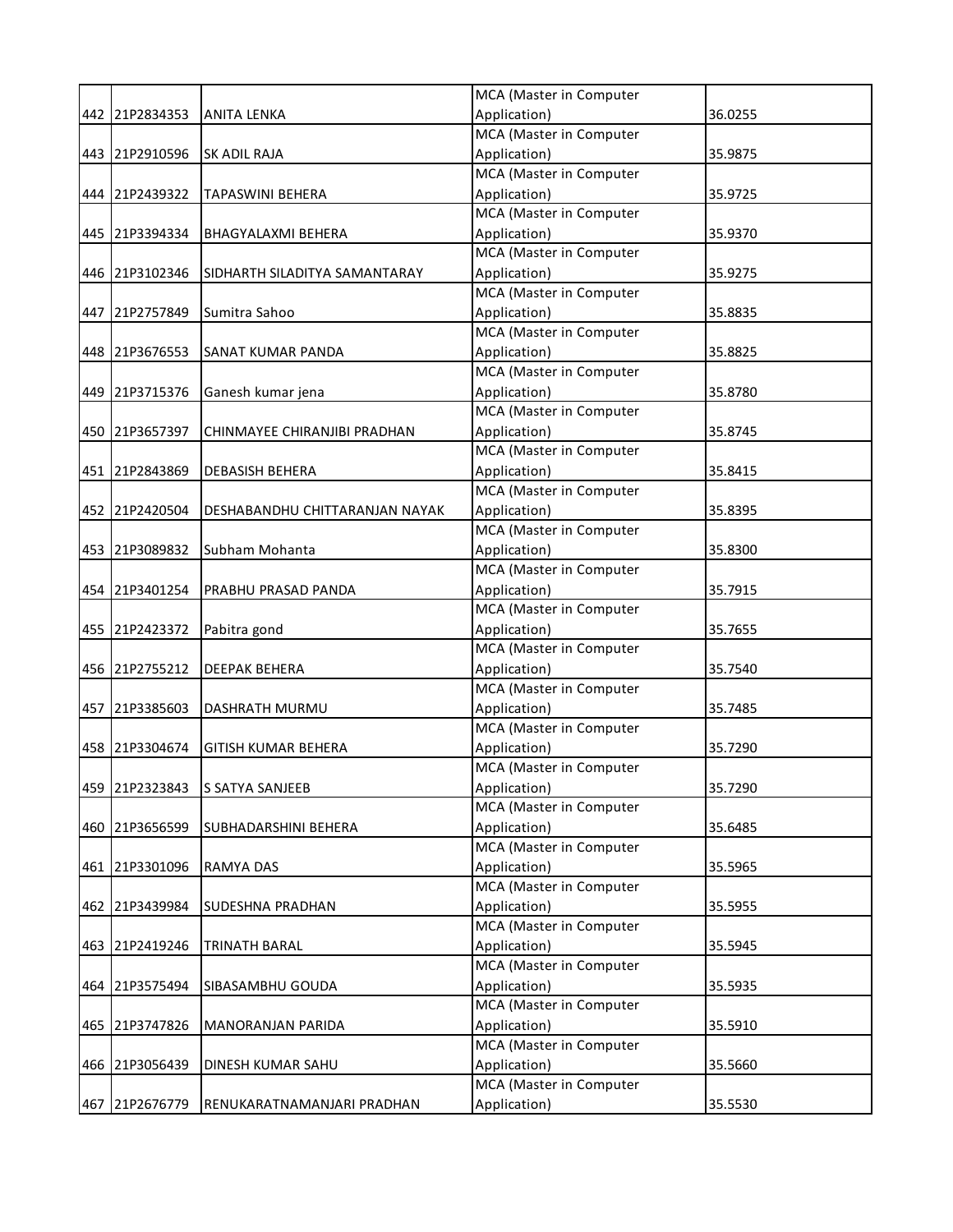| MCA (Master in Computer<br>Application)<br>468 21P2814184<br>35.5355<br><b>MONALISA PODH</b><br>MCA (Master in Computer<br>469 21P2998843<br>Application)<br>35.5275<br>RAJESH BEHERA<br>MCA (Master in Computer<br>Application)<br>470 21P3761394<br><b>SOUMYAJIT TRIPATHY</b><br>35.4545<br>MCA (Master in Computer<br>Application)<br>471 21P2976073<br><b>SMRUTI RANJAN DAS</b><br>35.4500<br>MCA (Master in Computer<br>Application)<br>472 21P3030373<br><b>SASMITA KUMARI SAHU</b><br>35.4500<br>MCA (Master in Computer<br>473 21P3012722<br>Application)<br>35.4475<br>Rojaleen Hembram<br>MCA (Master in Computer<br>Application)<br>474 21P3066889<br><b>ABINASH SAHU</b><br>35.4360<br>MCA (Master in Computer<br>Application)<br>475 21P3315163<br><b>SMARANIKA TRIPATHY</b><br>35.4325<br>MCA (Master in Computer<br>Application)<br>476 21P3237829<br>35.4260<br>DHANANJAY KUMAR NAIK<br>MCA (Master in Computer<br>477 21P2416459<br>Application)<br>35.3605<br>SIDHARTH MALLICK<br>MCA (Master in Computer<br>478 21P2363404<br>Shiba Prasad Suar<br>Application)<br>35.3550<br>MCA (Master in Computer<br>Application)<br>479 21P2351542<br><b>SALIL KUMAR RANA</b><br>35.3385<br>MCA (Master in Computer<br>Application)<br>480 21P3698636<br>Dhiraj kumar jha<br>35.3320<br>MCA (Master in Computer<br>481 21P3731349<br>Application)<br>35.3165<br>RISHAV JAISWAL<br>MCA (Master in Computer<br>482 21P2740853<br>Application)<br>RASHMITA SAHOO<br>35.2895<br>MCA (Master in Computer<br>Application)<br>483 21P3074994<br>35.2855<br><b>SACHIN PANIGRAHI</b><br>MCA (Master in Computer<br>Application)<br>484 21P3126526<br>35.2575<br>DUSAMANTA BISWAL<br>MCA (Master in Computer<br>Application)<br>485 21P3642756<br>ABHIMANYU PADHI<br>35.2525<br>MCA (Master in Computer<br>486 21P2806359<br>Application)<br>35.2005<br><b>MANAS RANJAN BERA</b><br>MCA (Master in Computer<br>Application)<br>487 21P2544354<br><b>TANUSHREE PATRO</b><br>35.1785<br>MCA (Master in Computer<br>Application)<br>488 21P3581749<br><b>ISHRITA DAS</b><br>35.1660<br>MCA (Master in Computer<br>Application)<br>489 21P2663824<br>35.1540<br>SUCHISMITA MOHAPATRA<br>MCA (Master in Computer<br>Application)<br>490 21P3726673<br>SASWAT BEJ<br>35.1045<br>MCA (Master in Computer<br>Application)<br>491 21P2377704<br>35.0955<br>SASWATA MISHRA<br>MCA (Master in Computer<br>Application)<br>492 21P2418577<br><b>BISWANATH TRIPATHY</b><br>35.0575<br>MCA (Master in Computer |                |                            |              |         |
|------------------------------------------------------------------------------------------------------------------------------------------------------------------------------------------------------------------------------------------------------------------------------------------------------------------------------------------------------------------------------------------------------------------------------------------------------------------------------------------------------------------------------------------------------------------------------------------------------------------------------------------------------------------------------------------------------------------------------------------------------------------------------------------------------------------------------------------------------------------------------------------------------------------------------------------------------------------------------------------------------------------------------------------------------------------------------------------------------------------------------------------------------------------------------------------------------------------------------------------------------------------------------------------------------------------------------------------------------------------------------------------------------------------------------------------------------------------------------------------------------------------------------------------------------------------------------------------------------------------------------------------------------------------------------------------------------------------------------------------------------------------------------------------------------------------------------------------------------------------------------------------------------------------------------------------------------------------------------------------------------------------------------------------------------------------------------------------------------------------------------------------------------------------------------------------------------------------------------------------------------------------------------------------------------------------------------------------------------------------------------------------------------------------------------------------------------------------------------------------------|----------------|----------------------------|--------------|---------|
|                                                                                                                                                                                                                                                                                                                                                                                                                                                                                                                                                                                                                                                                                                                                                                                                                                                                                                                                                                                                                                                                                                                                                                                                                                                                                                                                                                                                                                                                                                                                                                                                                                                                                                                                                                                                                                                                                                                                                                                                                                                                                                                                                                                                                                                                                                                                                                                                                                                                                                |                |                            |              |         |
|                                                                                                                                                                                                                                                                                                                                                                                                                                                                                                                                                                                                                                                                                                                                                                                                                                                                                                                                                                                                                                                                                                                                                                                                                                                                                                                                                                                                                                                                                                                                                                                                                                                                                                                                                                                                                                                                                                                                                                                                                                                                                                                                                                                                                                                                                                                                                                                                                                                                                                |                |                            |              |         |
|                                                                                                                                                                                                                                                                                                                                                                                                                                                                                                                                                                                                                                                                                                                                                                                                                                                                                                                                                                                                                                                                                                                                                                                                                                                                                                                                                                                                                                                                                                                                                                                                                                                                                                                                                                                                                                                                                                                                                                                                                                                                                                                                                                                                                                                                                                                                                                                                                                                                                                |                |                            |              |         |
|                                                                                                                                                                                                                                                                                                                                                                                                                                                                                                                                                                                                                                                                                                                                                                                                                                                                                                                                                                                                                                                                                                                                                                                                                                                                                                                                                                                                                                                                                                                                                                                                                                                                                                                                                                                                                                                                                                                                                                                                                                                                                                                                                                                                                                                                                                                                                                                                                                                                                                |                |                            |              |         |
|                                                                                                                                                                                                                                                                                                                                                                                                                                                                                                                                                                                                                                                                                                                                                                                                                                                                                                                                                                                                                                                                                                                                                                                                                                                                                                                                                                                                                                                                                                                                                                                                                                                                                                                                                                                                                                                                                                                                                                                                                                                                                                                                                                                                                                                                                                                                                                                                                                                                                                |                |                            |              |         |
|                                                                                                                                                                                                                                                                                                                                                                                                                                                                                                                                                                                                                                                                                                                                                                                                                                                                                                                                                                                                                                                                                                                                                                                                                                                                                                                                                                                                                                                                                                                                                                                                                                                                                                                                                                                                                                                                                                                                                                                                                                                                                                                                                                                                                                                                                                                                                                                                                                                                                                |                |                            |              |         |
|                                                                                                                                                                                                                                                                                                                                                                                                                                                                                                                                                                                                                                                                                                                                                                                                                                                                                                                                                                                                                                                                                                                                                                                                                                                                                                                                                                                                                                                                                                                                                                                                                                                                                                                                                                                                                                                                                                                                                                                                                                                                                                                                                                                                                                                                                                                                                                                                                                                                                                |                |                            |              |         |
|                                                                                                                                                                                                                                                                                                                                                                                                                                                                                                                                                                                                                                                                                                                                                                                                                                                                                                                                                                                                                                                                                                                                                                                                                                                                                                                                                                                                                                                                                                                                                                                                                                                                                                                                                                                                                                                                                                                                                                                                                                                                                                                                                                                                                                                                                                                                                                                                                                                                                                |                |                            |              |         |
|                                                                                                                                                                                                                                                                                                                                                                                                                                                                                                                                                                                                                                                                                                                                                                                                                                                                                                                                                                                                                                                                                                                                                                                                                                                                                                                                                                                                                                                                                                                                                                                                                                                                                                                                                                                                                                                                                                                                                                                                                                                                                                                                                                                                                                                                                                                                                                                                                                                                                                |                |                            |              |         |
|                                                                                                                                                                                                                                                                                                                                                                                                                                                                                                                                                                                                                                                                                                                                                                                                                                                                                                                                                                                                                                                                                                                                                                                                                                                                                                                                                                                                                                                                                                                                                                                                                                                                                                                                                                                                                                                                                                                                                                                                                                                                                                                                                                                                                                                                                                                                                                                                                                                                                                |                |                            |              |         |
|                                                                                                                                                                                                                                                                                                                                                                                                                                                                                                                                                                                                                                                                                                                                                                                                                                                                                                                                                                                                                                                                                                                                                                                                                                                                                                                                                                                                                                                                                                                                                                                                                                                                                                                                                                                                                                                                                                                                                                                                                                                                                                                                                                                                                                                                                                                                                                                                                                                                                                |                |                            |              |         |
|                                                                                                                                                                                                                                                                                                                                                                                                                                                                                                                                                                                                                                                                                                                                                                                                                                                                                                                                                                                                                                                                                                                                                                                                                                                                                                                                                                                                                                                                                                                                                                                                                                                                                                                                                                                                                                                                                                                                                                                                                                                                                                                                                                                                                                                                                                                                                                                                                                                                                                |                |                            |              |         |
|                                                                                                                                                                                                                                                                                                                                                                                                                                                                                                                                                                                                                                                                                                                                                                                                                                                                                                                                                                                                                                                                                                                                                                                                                                                                                                                                                                                                                                                                                                                                                                                                                                                                                                                                                                                                                                                                                                                                                                                                                                                                                                                                                                                                                                                                                                                                                                                                                                                                                                |                |                            |              |         |
|                                                                                                                                                                                                                                                                                                                                                                                                                                                                                                                                                                                                                                                                                                                                                                                                                                                                                                                                                                                                                                                                                                                                                                                                                                                                                                                                                                                                                                                                                                                                                                                                                                                                                                                                                                                                                                                                                                                                                                                                                                                                                                                                                                                                                                                                                                                                                                                                                                                                                                |                |                            |              |         |
|                                                                                                                                                                                                                                                                                                                                                                                                                                                                                                                                                                                                                                                                                                                                                                                                                                                                                                                                                                                                                                                                                                                                                                                                                                                                                                                                                                                                                                                                                                                                                                                                                                                                                                                                                                                                                                                                                                                                                                                                                                                                                                                                                                                                                                                                                                                                                                                                                                                                                                |                |                            |              |         |
|                                                                                                                                                                                                                                                                                                                                                                                                                                                                                                                                                                                                                                                                                                                                                                                                                                                                                                                                                                                                                                                                                                                                                                                                                                                                                                                                                                                                                                                                                                                                                                                                                                                                                                                                                                                                                                                                                                                                                                                                                                                                                                                                                                                                                                                                                                                                                                                                                                                                                                |                |                            |              |         |
|                                                                                                                                                                                                                                                                                                                                                                                                                                                                                                                                                                                                                                                                                                                                                                                                                                                                                                                                                                                                                                                                                                                                                                                                                                                                                                                                                                                                                                                                                                                                                                                                                                                                                                                                                                                                                                                                                                                                                                                                                                                                                                                                                                                                                                                                                                                                                                                                                                                                                                |                |                            |              |         |
|                                                                                                                                                                                                                                                                                                                                                                                                                                                                                                                                                                                                                                                                                                                                                                                                                                                                                                                                                                                                                                                                                                                                                                                                                                                                                                                                                                                                                                                                                                                                                                                                                                                                                                                                                                                                                                                                                                                                                                                                                                                                                                                                                                                                                                                                                                                                                                                                                                                                                                |                |                            |              |         |
|                                                                                                                                                                                                                                                                                                                                                                                                                                                                                                                                                                                                                                                                                                                                                                                                                                                                                                                                                                                                                                                                                                                                                                                                                                                                                                                                                                                                                                                                                                                                                                                                                                                                                                                                                                                                                                                                                                                                                                                                                                                                                                                                                                                                                                                                                                                                                                                                                                                                                                |                |                            |              |         |
|                                                                                                                                                                                                                                                                                                                                                                                                                                                                                                                                                                                                                                                                                                                                                                                                                                                                                                                                                                                                                                                                                                                                                                                                                                                                                                                                                                                                                                                                                                                                                                                                                                                                                                                                                                                                                                                                                                                                                                                                                                                                                                                                                                                                                                                                                                                                                                                                                                                                                                |                |                            |              |         |
|                                                                                                                                                                                                                                                                                                                                                                                                                                                                                                                                                                                                                                                                                                                                                                                                                                                                                                                                                                                                                                                                                                                                                                                                                                                                                                                                                                                                                                                                                                                                                                                                                                                                                                                                                                                                                                                                                                                                                                                                                                                                                                                                                                                                                                                                                                                                                                                                                                                                                                |                |                            |              |         |
|                                                                                                                                                                                                                                                                                                                                                                                                                                                                                                                                                                                                                                                                                                                                                                                                                                                                                                                                                                                                                                                                                                                                                                                                                                                                                                                                                                                                                                                                                                                                                                                                                                                                                                                                                                                                                                                                                                                                                                                                                                                                                                                                                                                                                                                                                                                                                                                                                                                                                                |                |                            |              |         |
|                                                                                                                                                                                                                                                                                                                                                                                                                                                                                                                                                                                                                                                                                                                                                                                                                                                                                                                                                                                                                                                                                                                                                                                                                                                                                                                                                                                                                                                                                                                                                                                                                                                                                                                                                                                                                                                                                                                                                                                                                                                                                                                                                                                                                                                                                                                                                                                                                                                                                                |                |                            |              |         |
|                                                                                                                                                                                                                                                                                                                                                                                                                                                                                                                                                                                                                                                                                                                                                                                                                                                                                                                                                                                                                                                                                                                                                                                                                                                                                                                                                                                                                                                                                                                                                                                                                                                                                                                                                                                                                                                                                                                                                                                                                                                                                                                                                                                                                                                                                                                                                                                                                                                                                                |                |                            |              |         |
|                                                                                                                                                                                                                                                                                                                                                                                                                                                                                                                                                                                                                                                                                                                                                                                                                                                                                                                                                                                                                                                                                                                                                                                                                                                                                                                                                                                                                                                                                                                                                                                                                                                                                                                                                                                                                                                                                                                                                                                                                                                                                                                                                                                                                                                                                                                                                                                                                                                                                                |                |                            |              |         |
|                                                                                                                                                                                                                                                                                                                                                                                                                                                                                                                                                                                                                                                                                                                                                                                                                                                                                                                                                                                                                                                                                                                                                                                                                                                                                                                                                                                                                                                                                                                                                                                                                                                                                                                                                                                                                                                                                                                                                                                                                                                                                                                                                                                                                                                                                                                                                                                                                                                                                                |                |                            |              |         |
|                                                                                                                                                                                                                                                                                                                                                                                                                                                                                                                                                                                                                                                                                                                                                                                                                                                                                                                                                                                                                                                                                                                                                                                                                                                                                                                                                                                                                                                                                                                                                                                                                                                                                                                                                                                                                                                                                                                                                                                                                                                                                                                                                                                                                                                                                                                                                                                                                                                                                                |                |                            |              |         |
|                                                                                                                                                                                                                                                                                                                                                                                                                                                                                                                                                                                                                                                                                                                                                                                                                                                                                                                                                                                                                                                                                                                                                                                                                                                                                                                                                                                                                                                                                                                                                                                                                                                                                                                                                                                                                                                                                                                                                                                                                                                                                                                                                                                                                                                                                                                                                                                                                                                                                                |                |                            |              |         |
|                                                                                                                                                                                                                                                                                                                                                                                                                                                                                                                                                                                                                                                                                                                                                                                                                                                                                                                                                                                                                                                                                                                                                                                                                                                                                                                                                                                                                                                                                                                                                                                                                                                                                                                                                                                                                                                                                                                                                                                                                                                                                                                                                                                                                                                                                                                                                                                                                                                                                                |                |                            |              |         |
|                                                                                                                                                                                                                                                                                                                                                                                                                                                                                                                                                                                                                                                                                                                                                                                                                                                                                                                                                                                                                                                                                                                                                                                                                                                                                                                                                                                                                                                                                                                                                                                                                                                                                                                                                                                                                                                                                                                                                                                                                                                                                                                                                                                                                                                                                                                                                                                                                                                                                                |                |                            |              |         |
|                                                                                                                                                                                                                                                                                                                                                                                                                                                                                                                                                                                                                                                                                                                                                                                                                                                                                                                                                                                                                                                                                                                                                                                                                                                                                                                                                                                                                                                                                                                                                                                                                                                                                                                                                                                                                                                                                                                                                                                                                                                                                                                                                                                                                                                                                                                                                                                                                                                                                                |                |                            |              |         |
|                                                                                                                                                                                                                                                                                                                                                                                                                                                                                                                                                                                                                                                                                                                                                                                                                                                                                                                                                                                                                                                                                                                                                                                                                                                                                                                                                                                                                                                                                                                                                                                                                                                                                                                                                                                                                                                                                                                                                                                                                                                                                                                                                                                                                                                                                                                                                                                                                                                                                                |                |                            |              |         |
|                                                                                                                                                                                                                                                                                                                                                                                                                                                                                                                                                                                                                                                                                                                                                                                                                                                                                                                                                                                                                                                                                                                                                                                                                                                                                                                                                                                                                                                                                                                                                                                                                                                                                                                                                                                                                                                                                                                                                                                                                                                                                                                                                                                                                                                                                                                                                                                                                                                                                                |                |                            |              |         |
|                                                                                                                                                                                                                                                                                                                                                                                                                                                                                                                                                                                                                                                                                                                                                                                                                                                                                                                                                                                                                                                                                                                                                                                                                                                                                                                                                                                                                                                                                                                                                                                                                                                                                                                                                                                                                                                                                                                                                                                                                                                                                                                                                                                                                                                                                                                                                                                                                                                                                                |                |                            |              |         |
|                                                                                                                                                                                                                                                                                                                                                                                                                                                                                                                                                                                                                                                                                                                                                                                                                                                                                                                                                                                                                                                                                                                                                                                                                                                                                                                                                                                                                                                                                                                                                                                                                                                                                                                                                                                                                                                                                                                                                                                                                                                                                                                                                                                                                                                                                                                                                                                                                                                                                                |                |                            |              |         |
|                                                                                                                                                                                                                                                                                                                                                                                                                                                                                                                                                                                                                                                                                                                                                                                                                                                                                                                                                                                                                                                                                                                                                                                                                                                                                                                                                                                                                                                                                                                                                                                                                                                                                                                                                                                                                                                                                                                                                                                                                                                                                                                                                                                                                                                                                                                                                                                                                                                                                                |                |                            |              |         |
|                                                                                                                                                                                                                                                                                                                                                                                                                                                                                                                                                                                                                                                                                                                                                                                                                                                                                                                                                                                                                                                                                                                                                                                                                                                                                                                                                                                                                                                                                                                                                                                                                                                                                                                                                                                                                                                                                                                                                                                                                                                                                                                                                                                                                                                                                                                                                                                                                                                                                                |                |                            |              |         |
|                                                                                                                                                                                                                                                                                                                                                                                                                                                                                                                                                                                                                                                                                                                                                                                                                                                                                                                                                                                                                                                                                                                                                                                                                                                                                                                                                                                                                                                                                                                                                                                                                                                                                                                                                                                                                                                                                                                                                                                                                                                                                                                                                                                                                                                                                                                                                                                                                                                                                                |                |                            |              |         |
|                                                                                                                                                                                                                                                                                                                                                                                                                                                                                                                                                                                                                                                                                                                                                                                                                                                                                                                                                                                                                                                                                                                                                                                                                                                                                                                                                                                                                                                                                                                                                                                                                                                                                                                                                                                                                                                                                                                                                                                                                                                                                                                                                                                                                                                                                                                                                                                                                                                                                                |                |                            |              |         |
|                                                                                                                                                                                                                                                                                                                                                                                                                                                                                                                                                                                                                                                                                                                                                                                                                                                                                                                                                                                                                                                                                                                                                                                                                                                                                                                                                                                                                                                                                                                                                                                                                                                                                                                                                                                                                                                                                                                                                                                                                                                                                                                                                                                                                                                                                                                                                                                                                                                                                                |                |                            |              |         |
|                                                                                                                                                                                                                                                                                                                                                                                                                                                                                                                                                                                                                                                                                                                                                                                                                                                                                                                                                                                                                                                                                                                                                                                                                                                                                                                                                                                                                                                                                                                                                                                                                                                                                                                                                                                                                                                                                                                                                                                                                                                                                                                                                                                                                                                                                                                                                                                                                                                                                                |                |                            |              |         |
|                                                                                                                                                                                                                                                                                                                                                                                                                                                                                                                                                                                                                                                                                                                                                                                                                                                                                                                                                                                                                                                                                                                                                                                                                                                                                                                                                                                                                                                                                                                                                                                                                                                                                                                                                                                                                                                                                                                                                                                                                                                                                                                                                                                                                                                                                                                                                                                                                                                                                                |                |                            |              |         |
|                                                                                                                                                                                                                                                                                                                                                                                                                                                                                                                                                                                                                                                                                                                                                                                                                                                                                                                                                                                                                                                                                                                                                                                                                                                                                                                                                                                                                                                                                                                                                                                                                                                                                                                                                                                                                                                                                                                                                                                                                                                                                                                                                                                                                                                                                                                                                                                                                                                                                                |                |                            |              |         |
|                                                                                                                                                                                                                                                                                                                                                                                                                                                                                                                                                                                                                                                                                                                                                                                                                                                                                                                                                                                                                                                                                                                                                                                                                                                                                                                                                                                                                                                                                                                                                                                                                                                                                                                                                                                                                                                                                                                                                                                                                                                                                                                                                                                                                                                                                                                                                                                                                                                                                                |                |                            |              |         |
|                                                                                                                                                                                                                                                                                                                                                                                                                                                                                                                                                                                                                                                                                                                                                                                                                                                                                                                                                                                                                                                                                                                                                                                                                                                                                                                                                                                                                                                                                                                                                                                                                                                                                                                                                                                                                                                                                                                                                                                                                                                                                                                                                                                                                                                                                                                                                                                                                                                                                                |                |                            |              |         |
|                                                                                                                                                                                                                                                                                                                                                                                                                                                                                                                                                                                                                                                                                                                                                                                                                                                                                                                                                                                                                                                                                                                                                                                                                                                                                                                                                                                                                                                                                                                                                                                                                                                                                                                                                                                                                                                                                                                                                                                                                                                                                                                                                                                                                                                                                                                                                                                                                                                                                                |                |                            |              |         |
|                                                                                                                                                                                                                                                                                                                                                                                                                                                                                                                                                                                                                                                                                                                                                                                                                                                                                                                                                                                                                                                                                                                                                                                                                                                                                                                                                                                                                                                                                                                                                                                                                                                                                                                                                                                                                                                                                                                                                                                                                                                                                                                                                                                                                                                                                                                                                                                                                                                                                                |                |                            |              |         |
|                                                                                                                                                                                                                                                                                                                                                                                                                                                                                                                                                                                                                                                                                                                                                                                                                                                                                                                                                                                                                                                                                                                                                                                                                                                                                                                                                                                                                                                                                                                                                                                                                                                                                                                                                                                                                                                                                                                                                                                                                                                                                                                                                                                                                                                                                                                                                                                                                                                                                                |                |                            |              |         |
|                                                                                                                                                                                                                                                                                                                                                                                                                                                                                                                                                                                                                                                                                                                                                                                                                                                                                                                                                                                                                                                                                                                                                                                                                                                                                                                                                                                                                                                                                                                                                                                                                                                                                                                                                                                                                                                                                                                                                                                                                                                                                                                                                                                                                                                                                                                                                                                                                                                                                                |                |                            |              |         |
|                                                                                                                                                                                                                                                                                                                                                                                                                                                                                                                                                                                                                                                                                                                                                                                                                                                                                                                                                                                                                                                                                                                                                                                                                                                                                                                                                                                                                                                                                                                                                                                                                                                                                                                                                                                                                                                                                                                                                                                                                                                                                                                                                                                                                                                                                                                                                                                                                                                                                                |                |                            |              |         |
|                                                                                                                                                                                                                                                                                                                                                                                                                                                                                                                                                                                                                                                                                                                                                                                                                                                                                                                                                                                                                                                                                                                                                                                                                                                                                                                                                                                                                                                                                                                                                                                                                                                                                                                                                                                                                                                                                                                                                                                                                                                                                                                                                                                                                                                                                                                                                                                                                                                                                                |                |                            |              |         |
|                                                                                                                                                                                                                                                                                                                                                                                                                                                                                                                                                                                                                                                                                                                                                                                                                                                                                                                                                                                                                                                                                                                                                                                                                                                                                                                                                                                                                                                                                                                                                                                                                                                                                                                                                                                                                                                                                                                                                                                                                                                                                                                                                                                                                                                                                                                                                                                                                                                                                                | 493 21P3634603 | AMIT RANJAN SAMANT SINGHAR | Application) | 35.0345 |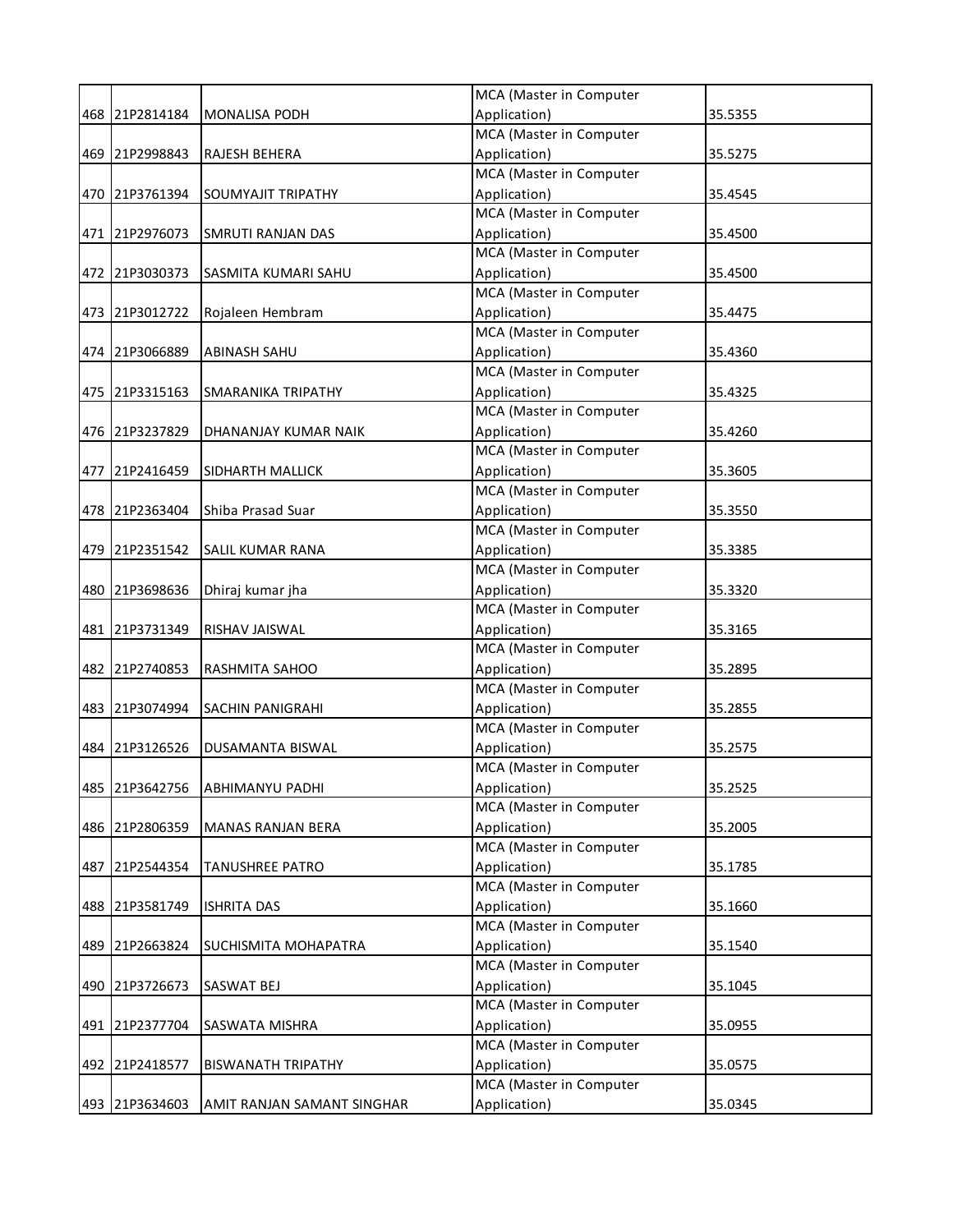|                |                             | MCA (Master in Computer                 |         |
|----------------|-----------------------------|-----------------------------------------|---------|
| 494 21P3348894 | BANDANARANI SAHU            | Application)                            | 35.0330 |
|                |                             | MCA (Master in Computer                 |         |
| 495 21P3736742 | <b>DIGESH KUMAR THAKUR</b>  | Application)                            | 34.9955 |
|                |                             | MCA (Master in Computer                 |         |
| 496 21P3618693 | SWAPNAJIT PARIDA            | Application)                            | 34.9915 |
|                |                             | MCA (Master in Computer                 |         |
| 497 21P3603312 | <b>BISWAJIT PARIDA</b>      | Application)                            | 34.9585 |
|                |                             | MCA (Master in Computer                 |         |
| 498 21P3438176 | <b>SWAGATIKA DAS</b>        | Application)                            | 34.9415 |
|                |                             | MCA (Master in Computer                 |         |
| 499 21P3501672 | MANISHA PATTNAYAK           | Application)                            | 34.9145 |
|                |                             | MCA (Master in Computer                 |         |
| 500 21P3160536 | SARITA NAYAK                | Application)                            | 34.9080 |
|                |                             | MCA (Master in Computer                 |         |
| 501 21P2915512 | <b>JAJATI KESHORI PATRA</b> | Application)                            | 34.9025 |
|                |                             | MCA (Master in Computer                 |         |
| 502 21P3724176 | JYOTI REKHA PARIDA          | Application)                            | 34.9025 |
|                |                             | MCA (Master in Computer                 |         |
| 503 21P2960096 | PRIYANKA DHAL               | Application)                            | 34.8375 |
|                |                             | MCA (Master in Computer                 |         |
| 504 21P2780999 | <b>LOKESH DAS</b>           | Application)                            | 34.8245 |
|                |                             | MCA (Master in Computer                 |         |
| 505 21P3519712 | <b>DIBYAJIT MOHANTY</b>     | Application)                            | 34.8195 |
|                |                             | MCA (Master in Computer                 |         |
| 506 21P2343639 | SRIKANT MOHAN BAGDEV        | Application)                            | 34.7910 |
|                |                             | MCA (Master in Computer                 |         |
| 507 21P2757552 | <b>SEEMA KISAN</b>          | Application)                            | 34.7805 |
|                |                             | MCA (Master in Computer                 |         |
| 508 21P3628003 | MRUTYUNJAYA PARIDA          | Application)                            | 34.7505 |
|                |                             | MCA (Master in Computer                 |         |
| 509 21P3747063 | <b>SUNIL KUMAR SAHOO</b>    | Application)                            | 34.7210 |
|                |                             | MCA (Master in Computer                 |         |
| 510 21P3555403 | <b>JASHOBANTA RANA</b>      | Application)                            | 34.7090 |
|                |                             | MCA (Master in Computer                 |         |
| 511 21P3756014 | <b>SRITAM PRUSTY</b>        | Application)                            | 34.7045 |
|                |                             | MCA (Master in Computer                 |         |
| 512 21P2402616 | <b>SUJIT BEHERA</b>         | Application)                            | 34.6915 |
|                |                             | MCA (Master in Computer                 |         |
| 513 21P3134576 | SAI SOUMYARANJAN MOHANTY    | Application)                            | 34.6290 |
|                |                             | MCA (Master in Computer                 |         |
| 514 21P2991686 | <b>BISWAJIT SAHU</b>        | Application)                            | 34.6105 |
|                |                             | MCA (Master in Computer                 |         |
| 515 21P2831929 | SASWAT KUMAR BEHERA         | Application)                            | 34.5415 |
|                |                             | MCA (Master in Computer                 |         |
| 516 21P3170792 | SUPRIYA PRIYADARSANI BHOL   | Application)                            | 34.5400 |
|                |                             | MCA (Master in Computer                 |         |
| 517 21P3736239 | ALBERT TIGGA                | Application)                            | 34.5140 |
|                |                             | MCA (Master in Computer                 |         |
| 518 21P3094342 | DIBYASHAKTI PANDA           | Application)<br>MCA (Master in Computer | 34.4805 |
|                |                             |                                         |         |
| 519 21P2353649 | ANKITA KUMARI PADHI         | Application)                            | 34.4540 |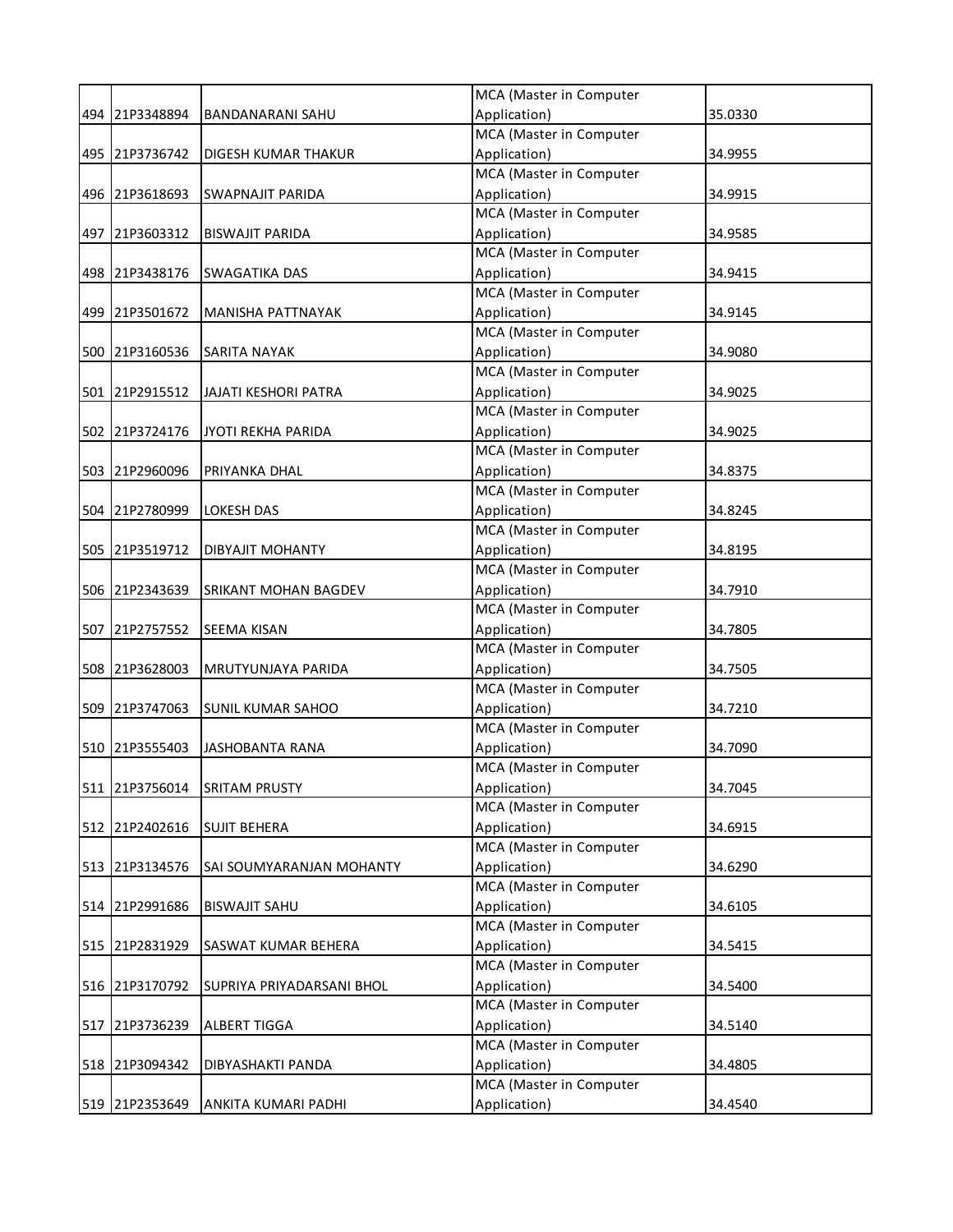|                | PRAJNASHREE PRIYADARSHINI   | MCA (Master in Computer                 |         |
|----------------|-----------------------------|-----------------------------------------|---------|
| 520 21P3695734 | <b>MOHAPATRA</b>            | Application)                            | 34.3545 |
|                |                             | MCA (Master in Computer                 |         |
| 521 21P3739394 | <b>SUDHANSU SHAW</b>        | Application)                            | 34.3355 |
|                |                             | MCA (Master in Computer                 |         |
| 522 21P3662323 | <b>BIBEK SAHU</b>           | Application)                            | 34.3255 |
|                |                             | MCA (Master in Computer                 |         |
| 523 21P3570004 | PARESH KUMAR PRADHAN        | Application)                            | 34.3175 |
|                |                             | MCA (Master in Computer                 |         |
| 524 21P3604806 | LOPAMUDRA NAYAK             | Application)                            | 34.2625 |
|                |                             | MCA (Master in Computer                 |         |
| 525 21P3570774 | HIMANSU PARIDA.             | Application)                            | 34.2590 |
|                |                             | MCA (Master in Computer                 |         |
| 526 21P3660974 | <b>BISWARANJAN SANKHUA</b>  | Application)                            | 34.2465 |
|                |                             | MCA (Master in Computer                 |         |
| 527 21P3508284 | <b>KIRANPRAVA DAS</b>       | Application)                            | 34.2375 |
|                |                             | MCA (Master in Computer                 |         |
| 528 21P3605652 | <b>DINESH BISWAL</b>        | Application)                            | 34.2300 |
|                |                             | MCA (Master in Computer                 |         |
| 529 21P3031827 | SILJON KUMAR DIGAL          | Application)                            | 34.1750 |
|                |                             | MCA (Master in Computer                 |         |
| 530 21P2984736 | <b>SATYAJIT PADHI</b>       | Application)                            | 34.1460 |
|                |                             | MCA (Master in Computer                 |         |
| 531 21P2516917 | SONALI BEHERA               | Application)                            | 34.1210 |
|                |                             | MCA (Master in Computer                 |         |
| 532 21P2307314 | MIR AHMED ALI               | Application)                            | 34.0620 |
|                |                             | MCA (Master in Computer                 |         |
| 533 21P2367623 | SIMANCHALA SWAIN            | Application)                            | 34.0605 |
|                |                             | MCA (Master in Computer<br>Application) |         |
| 534 21P2875879 | <b>MANASI BEHERA</b>        | MCA (Master in Computer                 | 34.0520 |
| 535 21P3351849 | <b>BISWADEEP BISWAL</b>     | Application)                            | 34.0260 |
|                |                             | MCA (Master in Computer                 |         |
| 536 21P3740402 | <b>PRATYUSH RANJAN SAHU</b> | Application)                            | 34.0250 |
|                |                             | MCA (Master in Computer                 |         |
| 537 21P2375446 | PRAJNASHREE SETHY           | Application)                            | 33.9800 |
|                |                             | MCA (Master in Computer                 |         |
| 538 21P3068844 | JEET PRAKASHA JENA          | Application)                            | 33.9650 |
|                |                             | MCA (Master in Computer                 |         |
| 539 21P2586316 | CHINMAYA SAU                | Application)                            | 33.8795 |
|                |                             | MCA (Master in Computer                 |         |
| 540 21P3362314 | SWETAPADMA SAMAL            | Application)                            | 33.8435 |
|                |                             | MCA (Master in Computer                 |         |
| 541 21P2617302 | <b>ABHISHEK SATAPATHY</b>   | Application)                            | 33.8415 |
|                |                             | MCA (Master in Computer                 |         |
| 542 21P3697673 | <b>ABINASH MOHANTY</b>      | Application)                            | 33.8210 |
|                |                             | MCA (Master in Computer                 |         |
| 543 21P2863034 | SAMBIT PUROHIT              | Application)                            | 33.8085 |
|                |                             | MCA (Master in Computer                 |         |
| 544 21P2573834 | PRATIK KUMAR JENA           | Application)                            | 33.8055 |
|                |                             | MCA (Master in Computer                 |         |
| 545 21P3622342 | <b>CHANDAN ROUT</b>         | Application)                            | 33.8045 |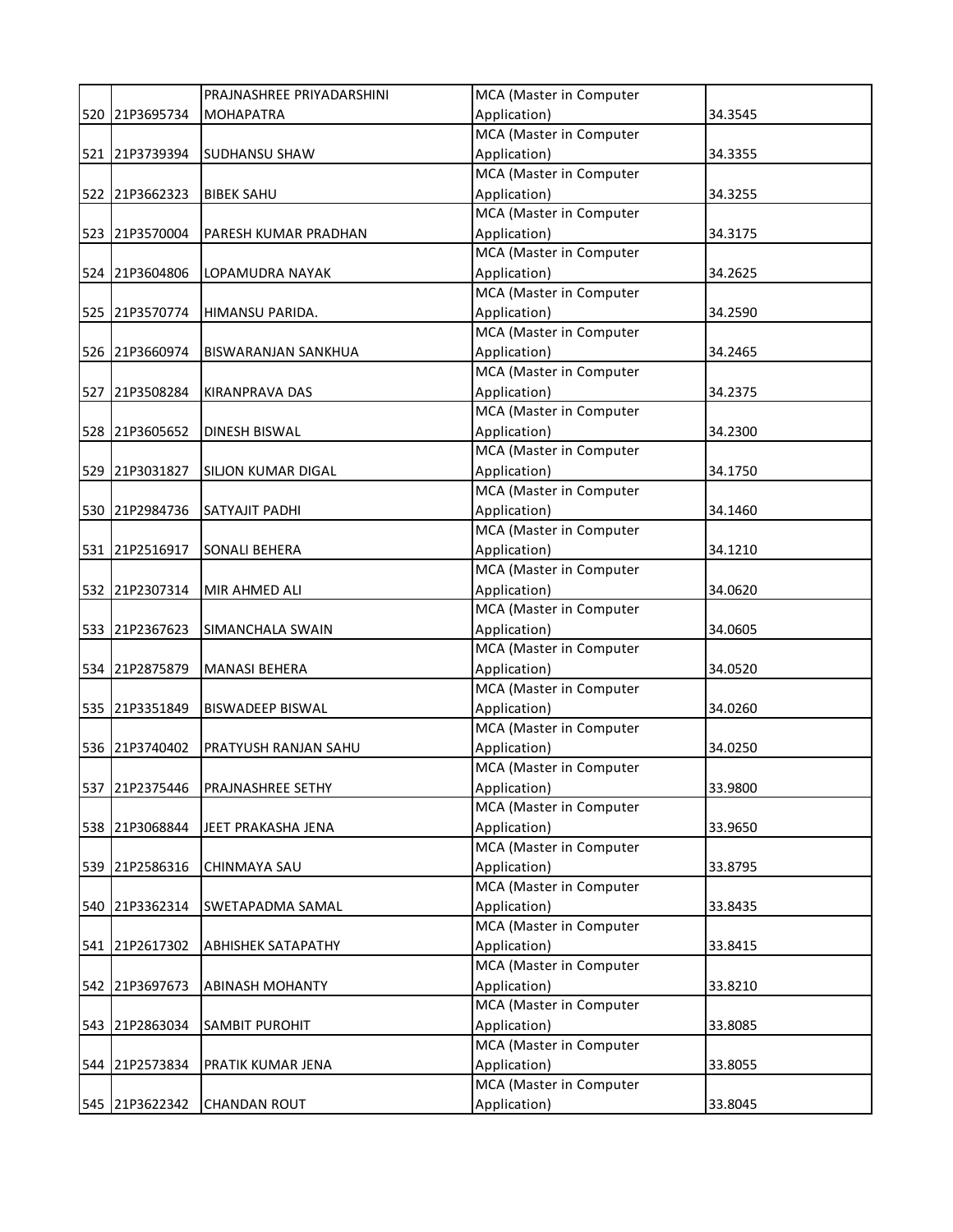|     |                |                         | MCA (Master in Computer |         |
|-----|----------------|-------------------------|-------------------------|---------|
|     | 546 21P3249533 | RITISNIGDHA SAHU        | Application)            | 33.7915 |
|     |                |                         | MCA (Master in Computer |         |
|     | 547 21P3750492 | <b>RABIT MURMU</b>      | Application)            | 33.7855 |
|     |                |                         | MCA (Master in Computer |         |
|     | 548 21P3309719 | <b>GOPINATH SAHU</b>    | Application)            | 33.7450 |
|     |                |                         | MCA (Master in Computer |         |
|     | 549 21P2357464 | <b>NANDINI SHARMA</b>   | Application)            | 33.7280 |
|     |                |                         | MCA (Master in Computer |         |
|     | 550 21P2471644 | PANKAJ KUMAR MAHANTA    | Application)            | 33.7170 |
|     |                |                         | MCA (Master in Computer |         |
|     | 551 21P3662052 | ROJALIN ROUT            | Application)            | 33.6665 |
|     |                |                         | MCA (Master in Computer |         |
|     | 552 21P3559693 | AJIT KUMAR PRUSTY       | Application)            | 33.6365 |
|     |                |                         | MCA (Master in Computer |         |
|     | 553 21P2302804 | REETI MUKTA BISWAL      | Application)            | 33.6235 |
|     |                |                         | MCA (Master in Computer |         |
|     | 554 21P3513159 | RASMITA MALLIK          | Application)            | 33.6185 |
|     |                |                         | MCA (Master in Computer |         |
|     | 555 21P3025064 | ASHISH KUMAR SWAIN      | Application)            | 33.6100 |
|     |                |                         | MCA (Master in Computer |         |
|     | 556 21P3238407 | <b>SRADDHA PADHI</b>    | Application)            | 33.6015 |
|     |                |                         | MCA (Master in Computer |         |
|     | 557 21P2363502 | MADHUSMITA MOHAPATRA    | Application)            | 33.5430 |
|     |                |                         | MCA (Master in Computer |         |
|     | 558 21P2286392 | <b>SUBHASHREE KUNAR</b> | Application)            | 33.5370 |
|     |                |                         | MCA (Master in Computer |         |
|     | 559 21P2424772 | CHINMAYA MAHANTA        | Application)            | 33.5225 |
|     |                |                         | MCA (Master in Computer |         |
|     | 560 21P2522967 | LAXMI KANTA GOUDA       | Application)            | 33.4895 |
|     |                |                         | MCA (Master in Computer |         |
|     | 561 21P2924566 | <b>BALGOPAL BAG</b>     | Application)            | 33.3530 |
|     |                |                         | MCA (Master in Computer |         |
|     | 562 21P3177137 | <b>RAJESH TADINGI</b>   | Application)            | 33.3340 |
|     |                |                         | MCA (Master in Computer |         |
|     | 563 21P2491043 | PRAFULLA KUMAR PANDA    | Application)            | 33.3265 |
|     |                |                         | MCA (Master in Computer |         |
|     | 564 21P3128252 | SATYADARSAN SENAPATI    | Application)            | 33.3005 |
|     |                |                         | MCA (Master in Computer |         |
|     | 565 21P3402756 | SUSHREE SHRABANIKA      | Application)            | 33.2965 |
|     |                |                         | MCA (Master in Computer |         |
|     | 566 21P3453473 | Sushmita                | Application)            | 33.2775 |
|     |                |                         | MCA (Master in Computer |         |
|     | 567 21P2967762 | NISIKANTA MAHAPATRA     | Application)            | 33.2545 |
|     |                |                         | MCA (Master in Computer |         |
|     | 568 21P3427396 | subham parida           | Application)            | 33.2420 |
|     |                |                         | MCA (Master in Computer |         |
| 569 | 21P2946744     | <b>MANISHA KANHER</b>   | Application)            | 33.2325 |
|     |                |                         | MCA (Master in Computer |         |
|     | 570 21P3703629 | SRIDHAR PANIGRAHY       | Application)            | 33.2265 |
|     |                |                         | MCA (Master in Computer |         |
|     | 571 21P2585326 | Sumitra Pradhan         | Application)            | 33.1695 |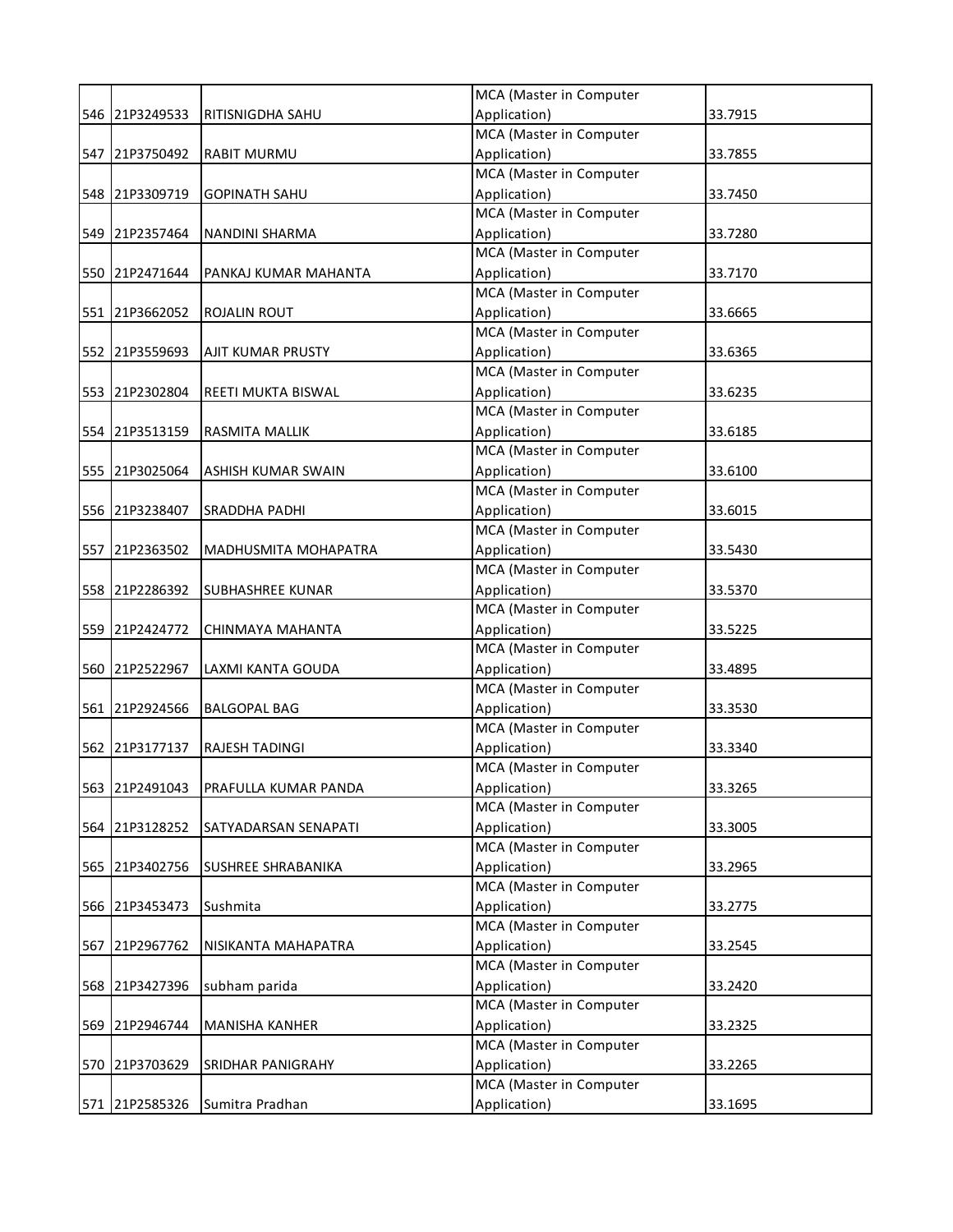|     |                |                             | MCA (Master in Computer |         |
|-----|----------------|-----------------------------|-------------------------|---------|
|     | 572 21P2758257 | <b>ASHISH KUMAR GIRI</b>    | Application)            | 33.0770 |
|     |                |                             | MCA (Master in Computer |         |
|     | 573 21P3455006 | SATYASWARUP MAHAKUR         | Application)            | 32.9610 |
|     |                |                             | MCA (Master in Computer |         |
|     | 574 21P2326869 | SATYARANJAN SWAIN           | Application)            | 32.9300 |
|     |                |                             | MCA (Master in Computer |         |
|     | 575 21P3208552 | SANJEEB KUMAR NAYAK         | Application)            | 32.9255 |
|     |                |                             | MCA (Master in Computer |         |
|     | 576 21P2975736 | <b>BARSARANI DALAI</b>      | Application)            | 32.9140 |
|     |                |                             | MCA (Master in Computer |         |
|     | 577 21P3663203 | AMIT KUMAR BEHERA           | Application)            | 32.7180 |
|     |                |                             | MCA (Master in Computer |         |
|     | 578 21P3678269 | SUSHREE JYOTIRMAYEE MALLICK | Application)            | 32.6625 |
|     |                |                             | MCA (Master in Computer |         |
|     | 579 21P3655342 | <b>KANHA MAJHI</b>          | Application)            | 32.6145 |
|     |                |                             | MCA (Master in Computer |         |
|     | 580 21P3617059 | OMKAR MOHAPATRA             | Application)            | 32.6105 |
|     |                |                             | MCA (Master in Computer |         |
|     | 581 21P2807526 | SUSANGEETA SWAIN            | Application)            | 32.5905 |
|     |                |                             | MCA (Master in Computer |         |
|     | 582 21P3404352 | SHASHANKA SHEKHAR DASH      | Application)            | 32.5420 |
|     |                |                             | MCA (Master in Computer |         |
|     | 583 21P3457034 | <b>SOURAV SAHU</b>          | Application)            | 32.5225 |
|     |                |                             | MCA (Master in Computer |         |
|     | 584 21P3324876 | <b>BIJETA PARIDA</b>        | Application)            | 32.4955 |
|     |                |                             | MCA (Master in Computer |         |
|     | 585 21P3093623 | ANSUMAN SAHOO               | Application)            | 32.4910 |
|     |                |                             | MCA (Master in Computer |         |
|     | 586 21P3364687 | SUBHADRARANI SAHOO          | Application)            | 32.4875 |
|     |                |                             | MCA (Master in Computer |         |
|     | 587 21P2440294 | G MOHAN KUMAR RAO           | Application)            | 32.4505 |
|     |                |                             | MCA (Master in Computer |         |
|     | 588 21P2518382 | SAROJ KUMAR SAHU            | Application)            | 32.4500 |
|     |                |                             | MCA (Master in Computer |         |
|     | 589 21P3715542 | PRADEEP KUMAR PRADHAN       | Application)            | 32.4415 |
|     |                |                             | MCA (Master in Computer |         |
|     | 590 21P3688922 | <b>BISWAJEET SAHOO</b>      | Application)            | 32.4110 |
|     |                |                             | MCA (Master in Computer |         |
|     | 591 21P3270372 | BISWESWAR ACHARYA           | Application)            | 32.2625 |
|     |                |                             | MCA (Master in Computer |         |
|     | 592 21P3443479 | ANUP KUMAR NAYAK            | Application)            | 32.2585 |
|     |                |                             | MCA (Master in Computer |         |
|     | 593 21P2889314 | DHIRENDRA KUMAR BAG         | Application)            | 32.2505 |
|     |                |                             | MCA (Master in Computer |         |
|     | 594 21P3380857 | ROSHAN KUMAR SAHOO          | Application)            | 32.1795 |
|     |                |                             | MCA (Master in Computer |         |
| 595 | 21P3240596     | <b>ARAJIT SAMAL</b>         | Application)            | 32.1680 |
|     |                |                             | MCA (Master in Computer |         |
|     | 596 21P3039364 | <b>BABISMITA JENA</b>       | Application)            | 32.1205 |
|     |                |                             | MCA (Master in Computer |         |
|     | 597 21P2981117 | BIJAYALAXMI NAYAK           | Application)            | 32.1015 |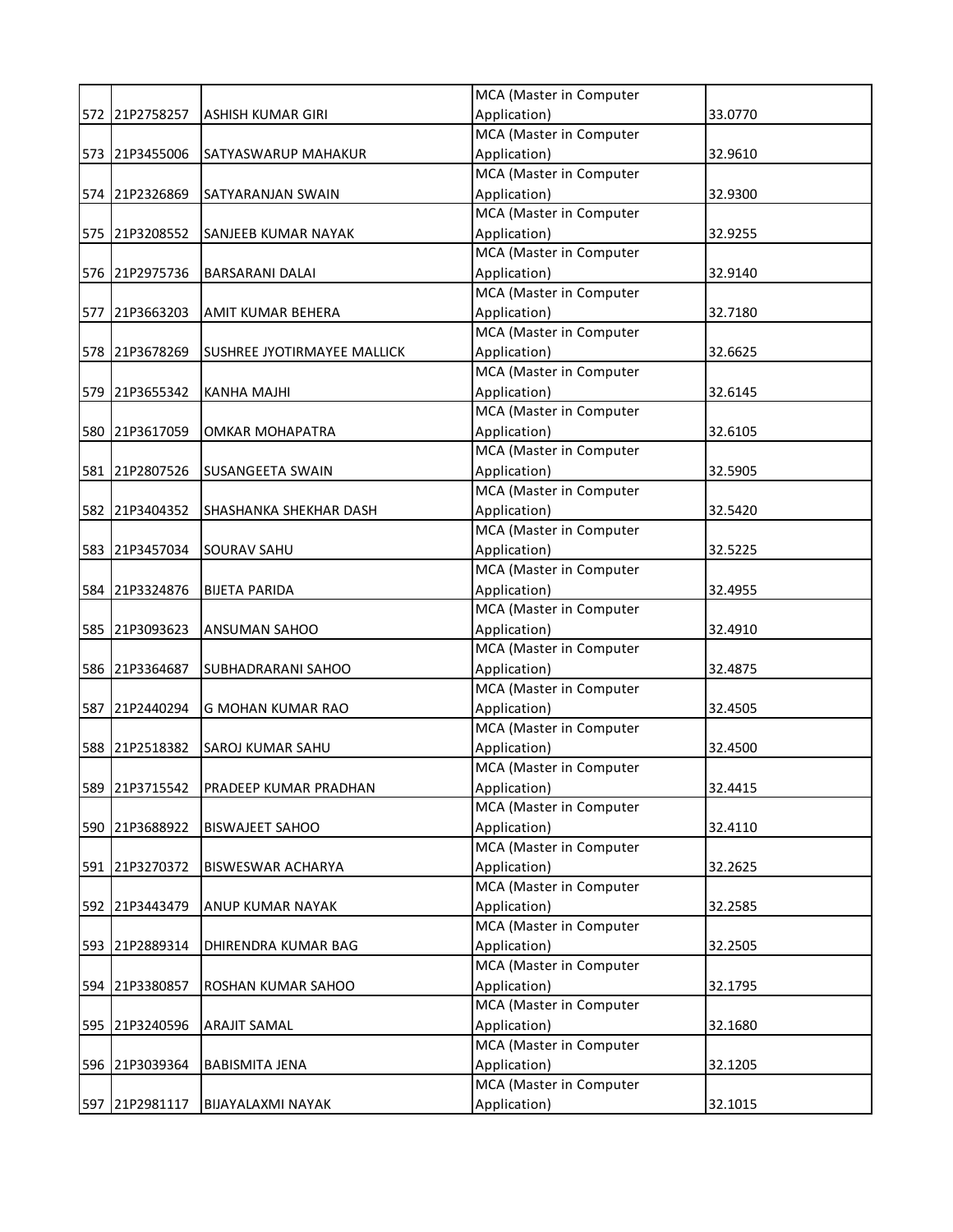|                |                             | MCA (Master in Computer                 |         |
|----------------|-----------------------------|-----------------------------------------|---------|
| 598 21P2864746 | <b>SAMBIT KUMAR PRADHAN</b> | Application)                            | 32.0205 |
|                |                             | MCA (Master in Computer                 |         |
| 599 21P3061584 | <b>ITISHREE DEOGAM</b>      | Application)                            | 31.9965 |
|                |                             | MCA (Master in Computer                 |         |
| 600 21P2460463 | HIMANSU KUMAR MURMU         | Application)                            | 31.9910 |
|                |                             | MCA (Master in Computer                 |         |
| 601 21P2898406 | <b>ANKIT BHOI</b>           | Application)                            | 31.9595 |
|                |                             | MCA (Master in Computer                 |         |
| 602 21P3304802 | <b>DURGA PRASAD DASH</b>    | Application)                            | 31.9465 |
|                |                             | MCA (Master in Computer                 |         |
| 603 21P2543223 | PRIYANKA MAHANTA            | Application)                            | 31.9295 |
|                |                             | MCA (Master in Computer                 |         |
| 604 21P2961572 | NISHISMRUTI MALLICK         | Application)                            | 31.8755 |
|                |                             | MCA (Master in Computer                 |         |
| 605 21P3153019 | <b>BISWAJIT NAYAK</b>       | Application)                            | 31.8455 |
|                |                             | MCA (Master in Computer                 |         |
| 606 21P2928427 | <b>KAMALAKANTA ROUT</b>     | Application)                            | 31.8090 |
|                |                             | MCA (Master in Computer                 |         |
| 607 21P2401702 | SANGHAMITRA SAHOO           | Application)                            | 31.7945 |
|                |                             | MCA (Master in Computer                 |         |
| 608 21P3563632 | <b>SWATI MAHANKUDA</b>      | Application)                            | 31.6680 |
|                |                             | MCA (Master in Computer                 |         |
| 609 21P3067443 | SAYANTANU SHARMA            | Application)                            | 31.6045 |
|                |                             | MCA (Master in Computer                 |         |
| 610 21P3362597 | <b>ASISH PRADHAN</b>        | Application)                            | 31.5645 |
|                |                             | MCA (Master in Computer                 |         |
| 611 21P3749577 | <b>PRAVEER KHUNTIA</b>      | Application)                            | 31.5125 |
|                |                             | MCA (Master in Computer                 |         |
| 612 21P2618934 | Gulafshan afrin             | Application)                            | 31.5075 |
|                |                             | MCA (Master in Computer                 |         |
| 613 21P2691974 | JOHNSON DEEP                | Application)                            | 31.5070 |
|                |                             | MCA (Master in Computer                 |         |
| 614 21P3724672 | SACHIDANANDA DHAL           | Application)                            | 31.4090 |
|                |                             | MCA (Master in Computer                 |         |
| 615 21P2940562 | SHILPA MOHANTA              | Application)                            | 31.3890 |
|                |                             | MCA (Master in Computer                 |         |
| 616 21P2975894 | SAHEJADI QUADRI             | Application)                            | 31.3645 |
|                |                             | MCA (Master in Computer                 |         |
| 617 21P2621186 | RUTUPARNA RATH              | Application)                            | 31.3645 |
|                |                             | MCA (Master in Computer                 |         |
| 618 21P3628676 | Amlan Mohanty               | Application)                            | 31.2660 |
|                |                             | MCA (Master in Computer                 |         |
| 619 21P3523646 | <b>PRIYABRAT DASH</b>       | Application)                            | 31.2505 |
|                |                             | MCA (Master in Computer                 |         |
| 620 21P2303603 | CHINMAYA KUMAR MALLICK      | Application)                            | 31.2375 |
|                |                             | MCA (Master in Computer                 |         |
| 621 21P3335293 | Aasmin malla                | Application)<br>MCA (Master in Computer | 31.1940 |
|                |                             |                                         |         |
| 622 21P3763722 | RAJ KUMAR SAHOO             | Application)                            | 31.1770 |
|                |                             | MCA (Master in Computer                 |         |
| 623 21P3339764 | ANISHA BARAL                | Application)                            | 31.0455 |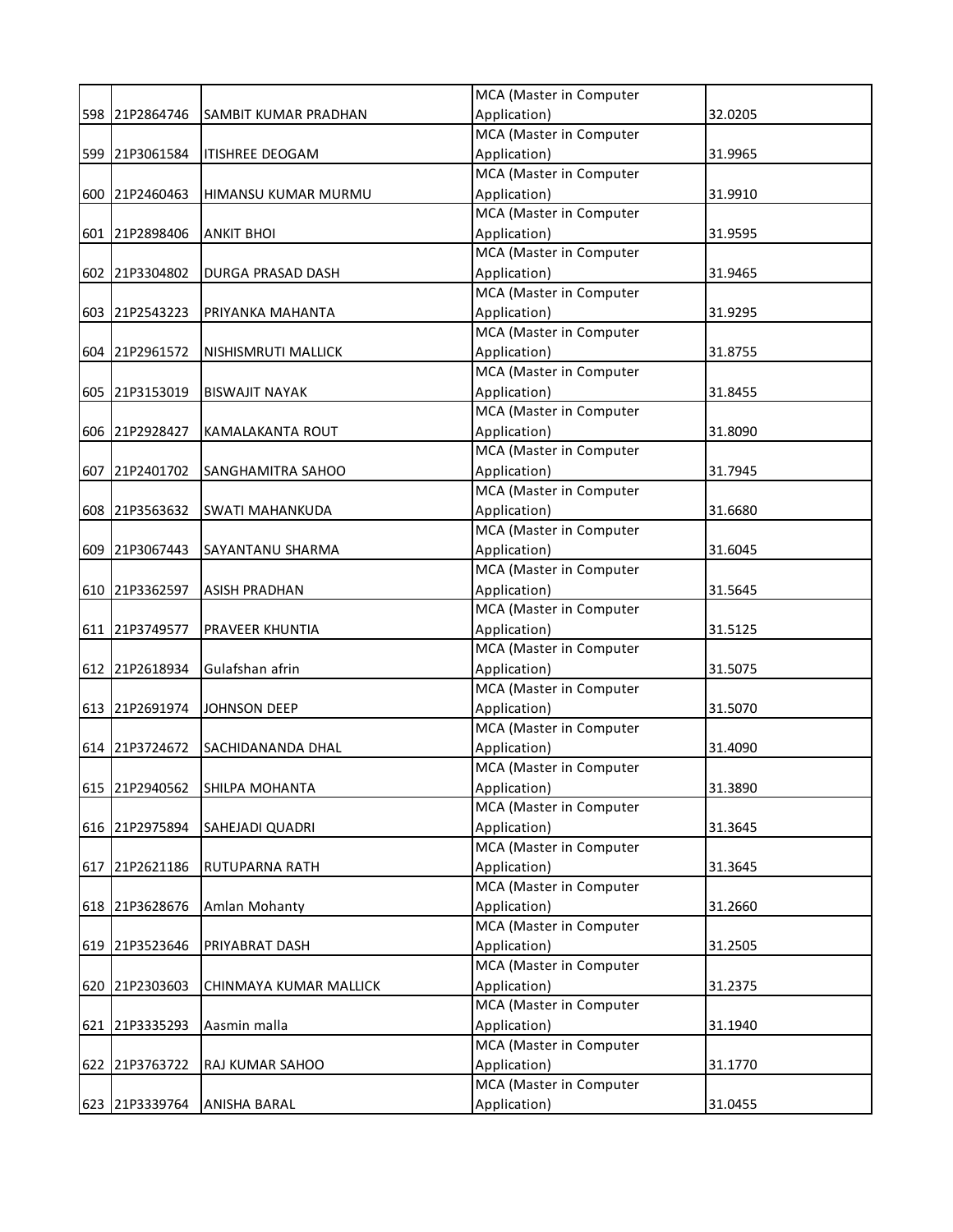|  |                |                              | MCA (Master in Computer                 |         |  |
|--|----------------|------------------------------|-----------------------------------------|---------|--|
|  | 624 21P2996662 | <b>ANUBRATA PARIDA</b>       | Application)                            | 31.0335 |  |
|  |                |                              | MCA (Master in Computer                 |         |  |
|  | 625 21P3222962 | <b>ANASUYA ROUT</b>          | Application)                            | 31.0305 |  |
|  |                |                              | MCA (Master in Computer                 |         |  |
|  | 626 21P2540103 | Saswatee sahoo               | Application)                            | 30.9845 |  |
|  |                |                              | MCA (Master in Computer                 |         |  |
|  | 627 21P2374676 | SHUBHAM KUMAR MAHTO          | Application)                            | 30.9820 |  |
|  |                |                              | MCA (Master in Computer                 |         |  |
|  | 628 21P3645142 | <b>BALARAM SAHU</b>          | Application)                            | 30.9710 |  |
|  |                |                              | MCA (Master in Computer                 |         |  |
|  | 629 21P2558726 | <b>DEBASISH PRADHAND</b>     | Application)                            | 30.7490 |  |
|  |                |                              | MCA (Master in Computer                 |         |  |
|  | 630 21P3312604 | SWOYAMPRANGYA MOHANTY        | Application)                            | 30.7410 |  |
|  |                |                              | MCA (Master in Computer                 |         |  |
|  | 631 21P3256863 | AKASH KUMAR BEHERA           | Application)                            | 30.7380 |  |
|  |                |                              | MCA (Master in Computer                 |         |  |
|  | 632 21P3554013 | RASHMIRANJAN MOHAPATRA       | Application)                            | 30.7120 |  |
|  |                |                              | MCA (Master in Computer                 |         |  |
|  | 633 21P2993802 | <b>SWEJAL PRADHAN</b>        | Application)                            | 30.5410 |  |
|  |                |                              | MCA (Master in Computer                 |         |  |
|  | 634 21P3384299 | <b>CHINMAYA BEHERA</b>       | Application)                            | 30.5375 |  |
|  |                |                              | MCA (Master in Computer                 |         |  |
|  | 635 21P3101302 | <b>DEEPSIKHA PANDA</b>       | Application)                            | 30.5020 |  |
|  |                |                              | MCA (Master in Computer                 |         |  |
|  | 636 21P3670522 | <b>SURAJIT PRASAD BEHERA</b> | Application)                            | 30.4745 |  |
|  |                |                              | MCA (Master in Computer                 |         |  |
|  | 637 21P2365512 | Pratyush Ranjan Dash         | Application)                            | 30.4525 |  |
|  |                |                              | MCA (Master in Computer                 |         |  |
|  | 638 21P2306943 | Sagar Dhal                   | Application)                            | 30.1845 |  |
|  |                |                              | MCA (Master in Computer                 |         |  |
|  | 639 21P2532509 | subham Tripathy              | Application)                            | 30.0470 |  |
|  |                |                              | MCA (Master in Computer                 |         |  |
|  | 640 21P3444547 | <b>TUNA PRADHAN</b>          | Application)                            | 30.0075 |  |
|  |                |                              | MCA (Master in Computer                 |         |  |
|  | 641 21P3313953 | <b>KEDARNATH RANA</b>        | Application)<br>MCA (Master in Computer | 29.8335 |  |
|  | 642 21P2414149 |                              | Application)                            | 29.7285 |  |
|  |                | SANGRAM KESHARI NAYAK        | MCA (Master in Computer                 |         |  |
|  | 643 21P2753866 | PARTHASARATHI HATI           | Application)                            | 29.7250 |  |
|  |                |                              | MCA (Master in Computer                 |         |  |
|  | 644 21P2801793 | <b>ESKI PALAI</b>            | Application)                            | 29.7245 |  |
|  |                |                              | MCA (Master in Computer                 |         |  |
|  | 645 21P2288419 | SHANTANU KUMAR KAR           | Application)                            | 29.7205 |  |
|  |                |                              | MCA (Master in Computer                 |         |  |
|  | 646 21P2904182 | DEEPAK KUMAR NAYAK           | Application)                            | 29.6600 |  |
|  |                |                              | MCA (Master in Computer                 |         |  |
|  | 647 21P3412443 | S.SOVAN DORA                 | Application)                            | 29.5995 |  |
|  |                |                              | MCA (Master in Computer                 |         |  |
|  | 648 21P2328817 | PRIYANSU BHANJABABU          | Application)                            | 29.4295 |  |
|  |                |                              | MCA (Master in Computer                 |         |  |
|  | 649 21P2469649 | <b>ANJU SINGH</b>            | Application)                            | 29.3265 |  |
|  |                |                              |                                         |         |  |